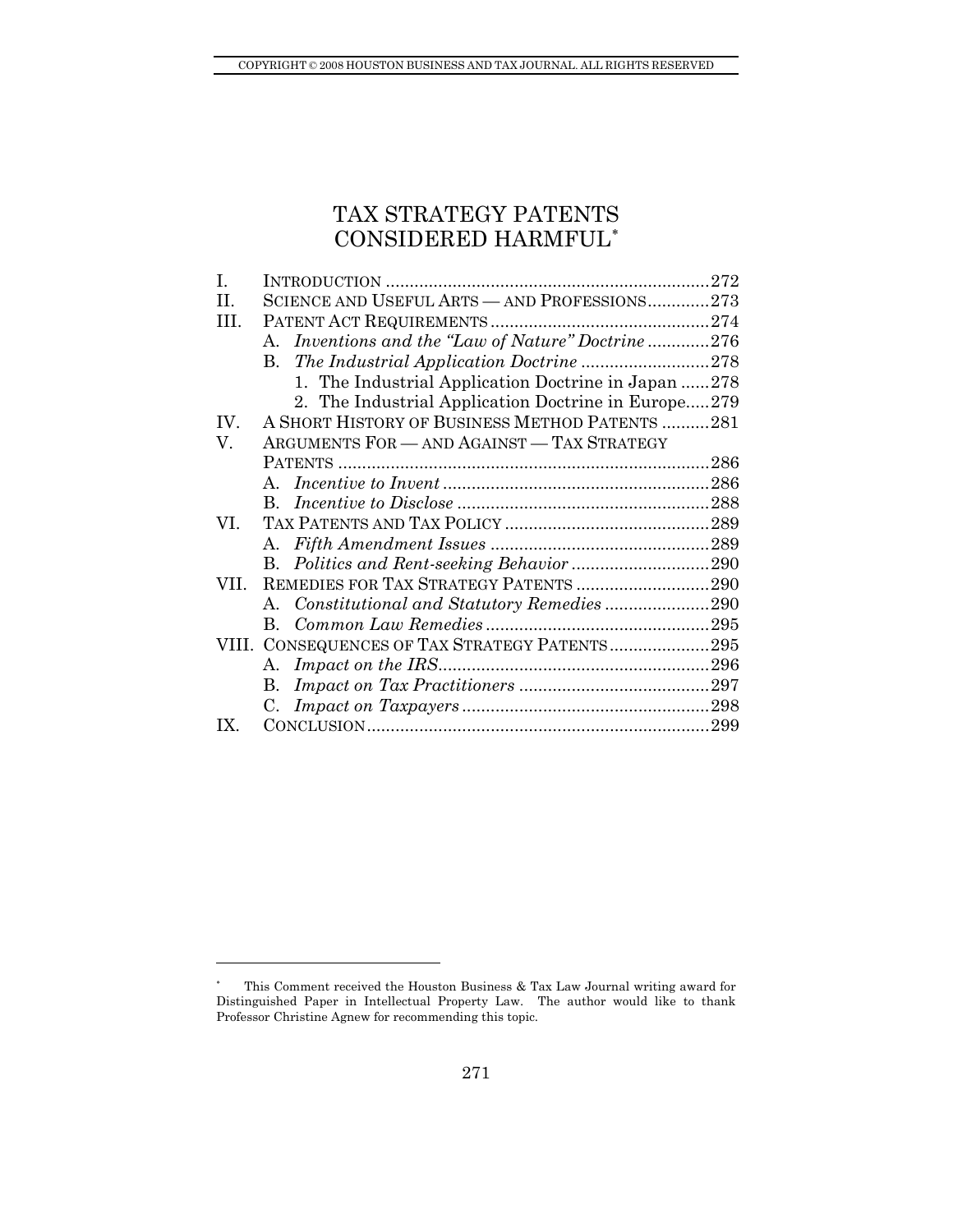#### <span id="page-1-0"></span>I. INTRODUCTION

Tax preparation is big business. For example, in the fiscal year ending April 30, 2006, Jackson Hewitt reported net income of \$58.0 million on revenues of \$275.4 million.[1](#page-1-1) In the same period, H&R Block reported net income of \$490 million on revenues of \$4.9 billion[.2](#page-1-2) The amount of money paid for tax preparation services is only a fraction of that paid in taxes. The federal government, in the fiscal year ending September 30, 2006, reported a deficit of \$248 billion on income of \$2.4 trillion.[3](#page-1-3) Of that \$2.4 trillion, 43%, or \$1.04 trillion, came from personal income taxes.[4](#page-1-4)

Any way to save on taxes, any "tax strategy," could involve large sums of money, in both fees for services and in taxes saved. If the tax strategy were patentable, the patentee would be able to prevent everyone else from using it—even if they discovered it independently—unless they entered into a licensing arrangement with the patentee. In 1999, Robert C. Slane thought that the right to exclude conferred by a patent was too good to pass up and filed an application for a tax strategy patent.[5](#page-1-5) The United States Patent & Trademark Office ("PTO") granted the patent in  $2003$ <sup>[6](#page-1-6)</sup> and patent infringement litigation commenced in  $2006$ <sup>[7](#page-1-7)</sup> The parties settled the case out of court.<sup>[8](#page-1-8)</sup>

In July 2006, the Subcommittee on Select Revenue Measures of the House Ways and Means Committee held a hearing on patenting tax strategies.[9](#page-1-9) The Tax Section of the New York State

<span id="page-1-1"></span> <sup>1.</sup> Jackson Hewitt Tax Service Inc., Annual Report (Form 10-K), at 48 (July 14, 2006).

 <sup>2.</sup> H&R Block, Inc., Annual Report (Form 10-K), at 17 (June 30, 2006).

<span id="page-1-3"></span><span id="page-1-2"></span> <sup>3.</sup> CONGRESSIONAL BUDGET OFFICE, THE BUDGET AND ECONOMIC OUTLOOK: FISCAL YEARS 2008 TO 2017, at 140 tbl.E-1 (2007), http://www.cbo.gov/ftpdocs/77xx/ doc7731/01-24-BudgetOutlook.pdf.

<sup>4</sup>*. Id*. at 142 tb1. E-3.

<span id="page-1-5"></span><span id="page-1-4"></span><sup>5</sup>*. See* Establishing & Managing Grantor Retained Annuity Trusts Funded by Nonqualified Stock Options, U.S. Patent No. 6,567,790 (filed Dec. 1, 1999) (issued May 20, 2003).

<sup>6</sup>*. Id.*

<span id="page-1-7"></span><span id="page-1-6"></span><sup>7</sup>*. See* AMY E. HELLER, ABA SECTION OF REAL ESTATE, PATENTING TAX ADVICE: GRAT CASE STIRS DEBATE (2006), http://www.abanet.org/rppt/publications/ereport/2006/1/ heller\_patenting.shtml.

<span id="page-1-8"></span> <sup>8.</sup> Consent Final Judgment Regarding Settlement Agreement, Wealth Transfer Group LLC v. Rowe, No. 3:06CV00024(AWT) at 2-3 (D. Conn. Mar. 9, 2007); *see also* Ellen P. Aprill, *Responding to Tax Strategy Patents* 2 n.2, (Loyola-LA Legal Studies Paper No. 2007-26, 2007), *available at* http://ssrn.com/abstract=980347.

<span id="page-1-9"></span><sup>9</sup>*. See Patenting Tax Advice: Hearing Before the Subcomm. on Select Revenue Measures of the H. Comm. on Ways and Means*, 109th Cong. 77 (2006).. As of July 2006, there were forty-one issued tax strategy patents and another sixty-one patent applications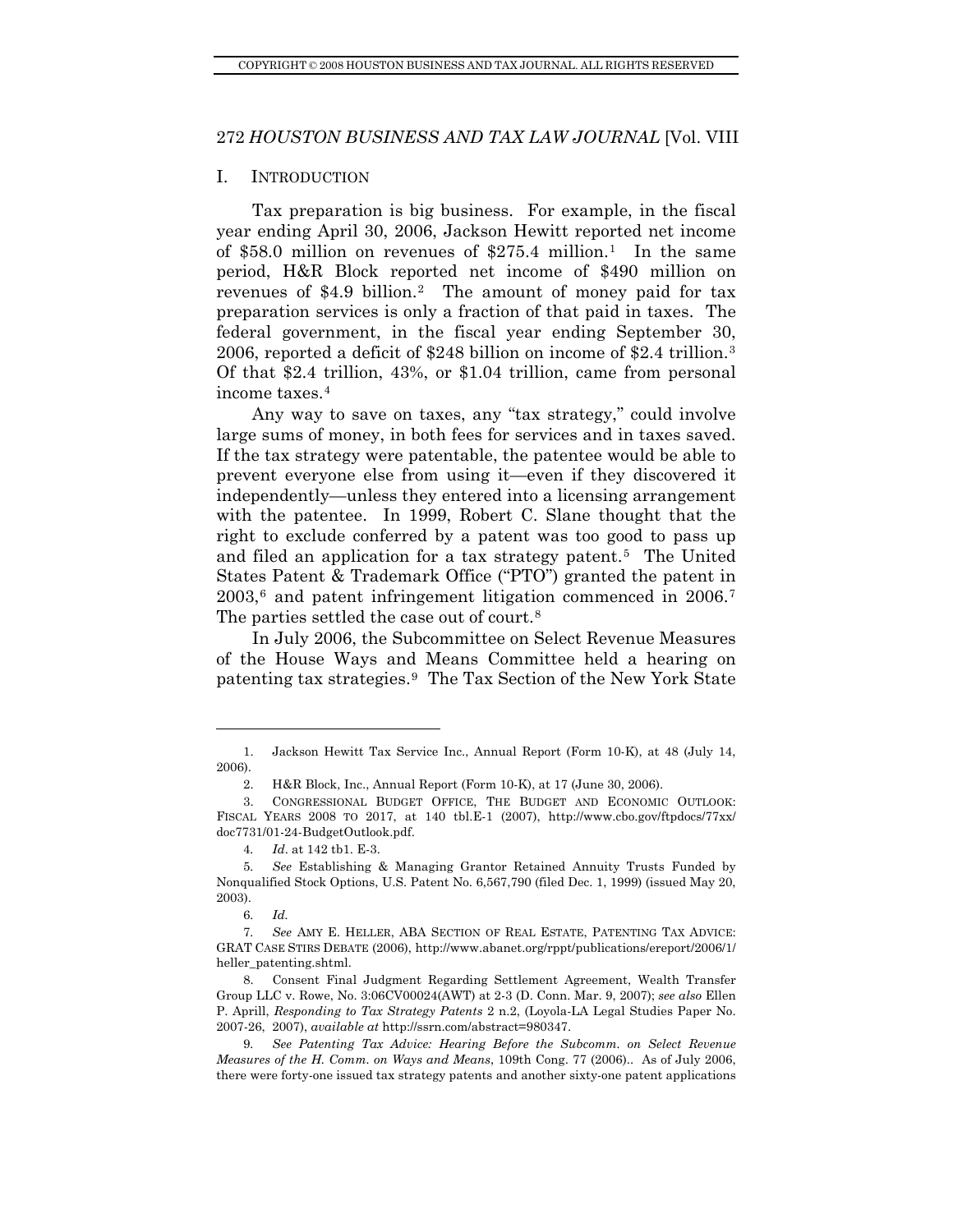<span id="page-2-0"></span>Bar Association sent a letter in response identifying the "difficult policy, ethical and practical issues" associated with patenting tax strategies.[10](#page-2-1) On October 31, 2006, the *New York Times* ran a scathing editorial on the subject.<sup>[11](#page-2-2)</sup> The same month, the American Bar Association ("ABA") Section of Taxation formed a task force to examine patenting tax strategies.[12](#page-2-3) The ABA Section of Taxation is currently working with the PTO to assist in educating patent examiners on tax matters.[13](#page-2-4)

This comment argues that tax planning is a profession rather than a "useful art." Tax strategy patents do not promote the progress of either the profession or any useful art. Further, some or all tax strategy patents may be unconstitutional because they violate equal protection or constitute a taking. For these reasons, tax strategy patents may be held invalid without requiring further legislation.

#### II. SCIENCE AND USEFUL ARTS — AND PROFESSIONS

In the Constitution, Congress is given the power "[T]o promote the Progress of Science and useful Arts, by securing for limited Times to Authors and Inventors the exclusive Right to their respective Writings and Discoveries."[14](#page-2-5) The useful arts are distinguished from science, which in eighteenth century parlance meant knowledge in general.[15](#page-2-6) Today we might speak of the applied sciences<sup>[16](#page-2-7)</sup> or the "technological arts."<sup>[17](#page-2-8)</sup> The useful arts also are distinguished from the liberal arts<sup>[18](#page-2-9)</sup> and the fine arts.<sup>[19](#page-2-10)</sup>

published but still pending. *Id.* The PTO classifies tax strategies under business methods, class 705, and created the 36T subclass dedicated to tax strategies. *Id.*

<span id="page-2-1"></span><sup>10</sup>*. See* Kimberly S. Blanchard, *Tax Section Grapples with Patenting Issues*, 237 N.Y.L.J. 12, col.1 (2007).

<sup>11</sup>*. See Pay to Obey*, N.Y. TIMES, Oct. 31, 2006, at A24.

<span id="page-2-3"></span><span id="page-2-2"></span> <sup>12.</sup> Press Release, ABA Section of Taxation, ABA Tax Section Task Force to Examine Patenting Tax Strategies (Oct. 5, 2006), http://www.abanet.org/tax/news/ home.html#taxpatent (follow "ABA Tax Section Task Force to Examine Patenting Tax Strategies" hyperlink).

<span id="page-2-4"></span><sup>13</sup>*. See id.*; *see also Patenting Tax Advice Hearing*, *supra* note 9, at 5 (statement of James Toupin, General Counsel, U.S. Patent and Trademark Office).

 <sup>14.</sup> U.S. CONST. art. I, § 8, cl. 8.

<sup>15</sup>*. See In re* Bergy, 596 F.2d 952, 958 (C.C.P.A. 1979).

<span id="page-2-7"></span><span id="page-2-6"></span><span id="page-2-5"></span><sup>16</sup>*. But see* John R. Thomas, *The Patenting of the Liberal Professions*, 40 B.C. L. REV. 1139, 1167-68 (1999) (exposing flaws in the definition of technology as simply applied science).

<sup>17</sup>*. Bergy*, 596 F.2d at 959; *see also* Thomas, *supra* note 16, at 1140 & n.12, 1166-67.

<span id="page-2-9"></span><span id="page-2-8"></span> <sup>18.</sup> The liberal arts consist of the *trivium* (grammar, dialectic (logic), and rhetoric) and the *quadrivium* (arithmetic, geometry, music, and astronomy). *See* Thomas, *supra*  note 16, at 1164 n.189.

<span id="page-2-10"></span> <sup>19.</sup> The fine arts are painting, drawing, architecture, sculpture, poetry, music, dancing, and drama. *See id.*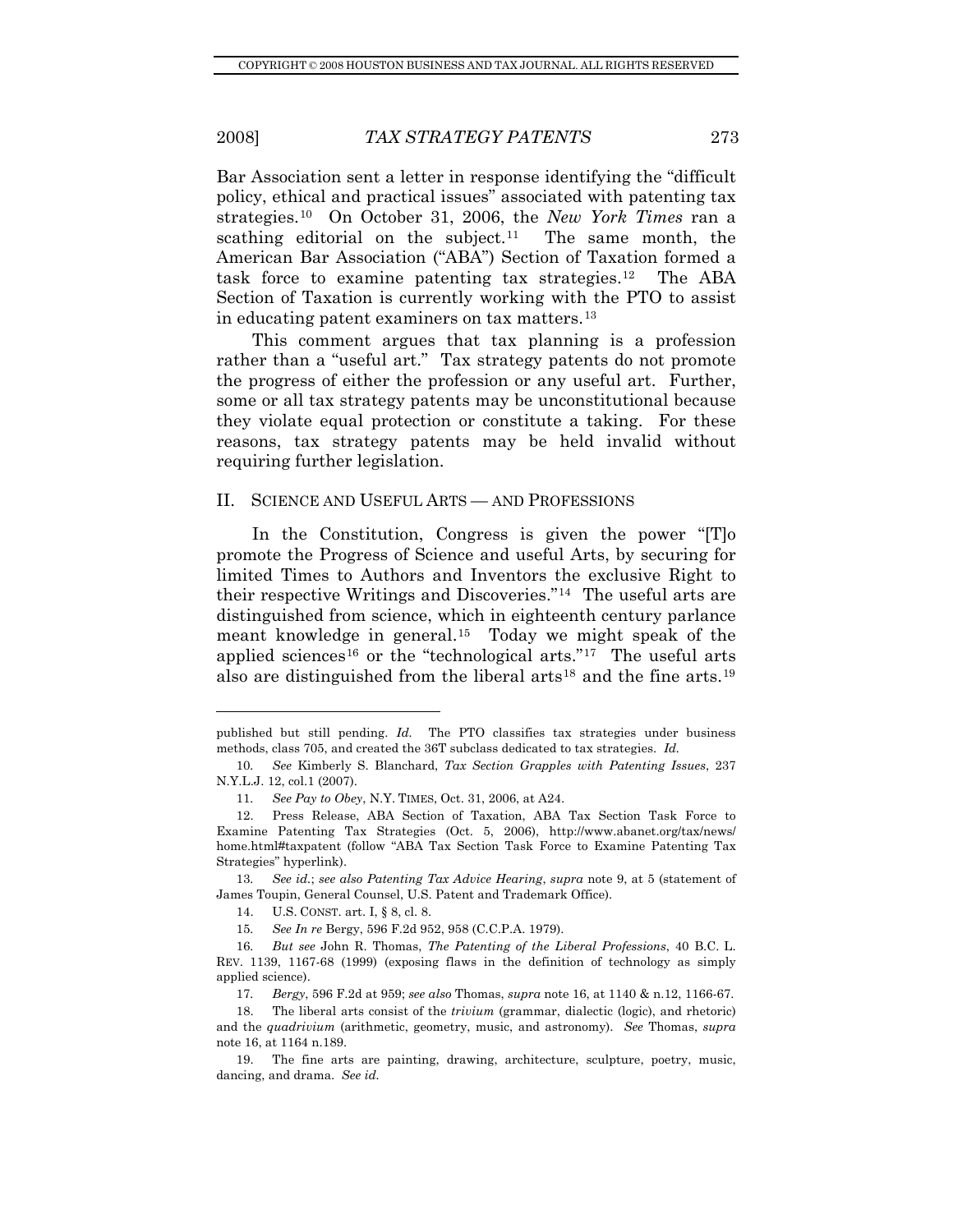<span id="page-3-0"></span>The arts and sciences are further distinguished from professions.[20](#page-3-1)

Professions, such as law and medicine, have characteristics that might tend to make their advances patentable: systematic learning based on elementary materials or principles, practical application, and communication among professionals.[21](#page-3-2) However, other imperatives of a profession—dedication to advancing the body of knowledge, ethical conduct, and public service—are in conflict with the right to exclude conferred by a patent.[22](#page-3-3) A patent can limit how a professional may practice, and the existence of a patent can create a conflict of interest for a professional who should be acting in the client's best interest and in the public interest.[23](#page-3-4) Tax practitioners—attorneys, accountants, and actuaries who provide tax advice—share these characteristics; thus, it is appropriate to regard tax planning as a profession and not an art, science, or trade.[24](#page-3-5)

Another salient characteristic of professions is that, as in the expressive arts, rewards typically go to the practitioners rather than to the inventors.[25](#page-3-6) For example, clients are not interested in who discovered a particular tax strategy, but rather in how it can be applied to benefit them particularly. However, in the realm of science and technology, the one who first discovers an idea is rewarded, not necessarily the one who successfully applies the idea.[26](#page-3-7) This reality justifies greater protection for practitioners in science and technology, and greater protection for discoverers in the arts. "[T]hat is approximately the line drawn by patent law."[27](#page-3-8)

#### III. PATENT ACT REQUIREMENTS

Congress enacted the current patent statute in 1952[28](#page-3-9), which provides that "[w]hoever invents or discovers any new and useful process, machine, manufacture, or composition of matter,

<span id="page-3-2"></span><span id="page-3-1"></span> <sup>20.</sup> The "liberal professions" are law, medicine, education, and theology. *See id.* at 1175.

<sup>21</sup>*. Id.* at 1175-76.

<sup>22</sup>*. See* Jewell v. Maynard, 383 S.E.2d 536, 546 (W. Va. 1989).

<sup>23</sup>*. See* Thomas, *supra* note 16, at 1176.

<span id="page-3-5"></span><span id="page-3-4"></span><span id="page-3-3"></span><sup>24</sup>*. See, e.g.*, 31 C.F.R. § 10.6(e) (2006) (requiring continuing professional education for tax practitioners).

<span id="page-3-7"></span><span id="page-3-6"></span><sup>25</sup>*. See* WILLIAM M. LANDES & RICHARD A. POSNER, THE ECONOMIC STRUCTURE OF INTELLECTUAL PROPERTY LAW 307 (2003); *see also infra* text accompanying note 145.

 <sup>26.</sup> LANDES & POSNER, *supra* note 25, at 307-08.

<sup>27</sup>*. Id.* at 308.

<span id="page-3-9"></span><span id="page-3-8"></span> <sup>28.</sup> Patent Act of 1952, Pub. L. No. 82-593, 66 Stat. 792 (codified as amended at 35 U.S.C. § 101 (2000)).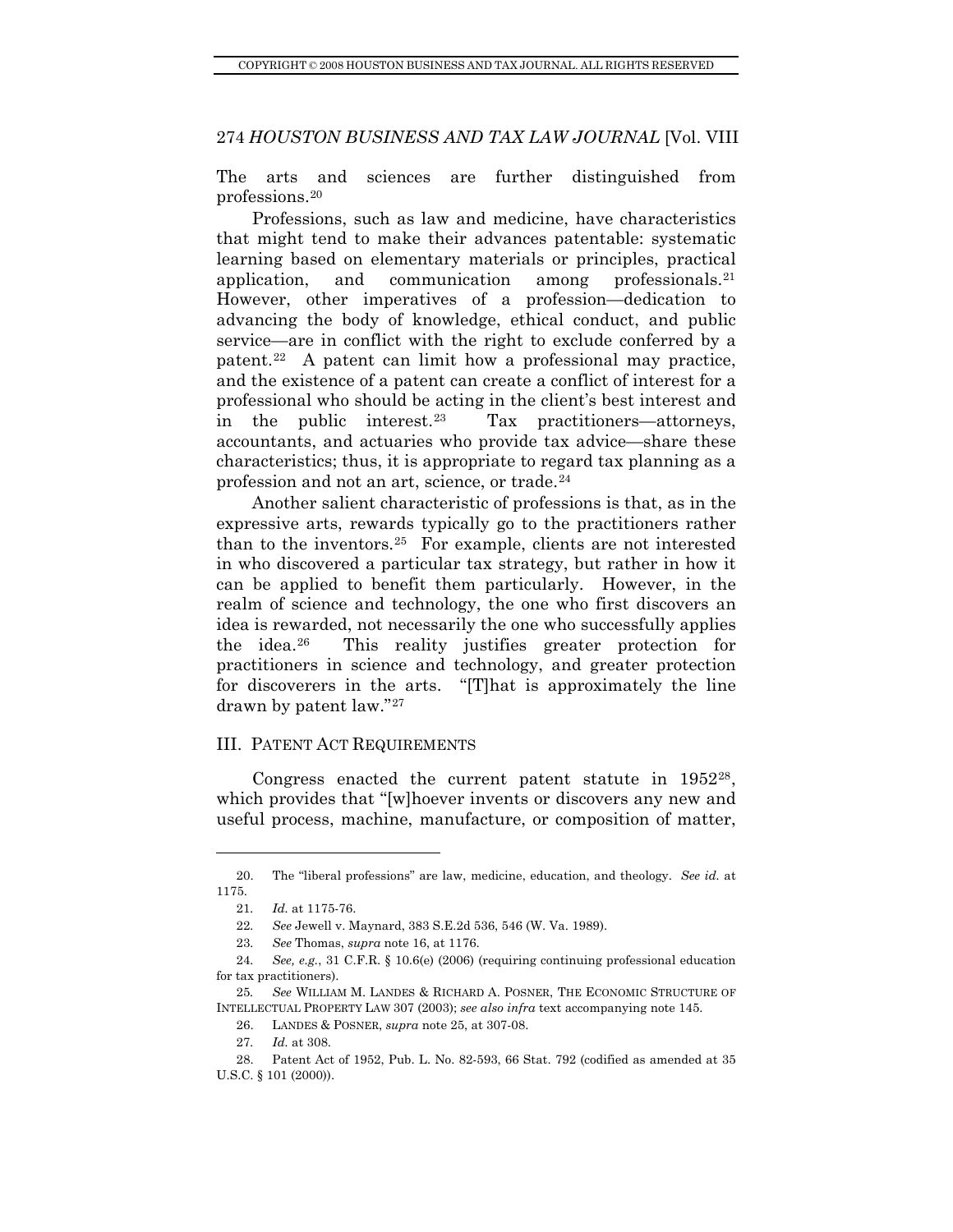l

#### 2008] *TAX STRATEGY PATENTS* 275

or any new and useful improvement thereof, may obtain a patent therefor."[29](#page-4-0) Beyond the requirement of statutory subject matter, the five conditions for patentability are novelty, utility, nonobviousness, enablement, and disclosure.[30](#page-4-1) First, the invention must be novel; that is, different from the prior art.<sup>[31](#page-4-2)</sup> Second, the standard for utility is easily met—so long as an invention can provide some "identifiable benefit" or achieve a "useful result," it will be deemed to be useful.<sup>[32](#page-4-3)</sup> Third, the invention must not have been obvious to someone "having ordinary skill in the art" at the time of invention.[33](#page-4-4) Fourth, the inventor must fully describe the invention in the patent application such that a "person skilled in the art" could make and use the invention without undue experimentation.<sup>34</sup> Finally, the patent application becomes a matter of public record when the patent is granted, or sooner if the applicant requests.[35](#page-4-6)

Patents enjoy a presumption of validity.<sup>[36](#page-4-7)</sup> Nevertheless, the PTO does not pass judgment on the efficacy of every invention.<sup>[37](#page-4-8)</sup> The PTO may grant a patent for a device that is illegal, [38](#page-4-9) deceptive,[39](#page-4-10) or unsafe.[40](#page-4-11) IRS Commissioner Mark Everson said,

32. Juicy Whip, Inc. v. Orange Bang, Inc., 185 F.3d 1364, 1366 (Fed. Cir. 1999).

<span id="page-4-11"></span><span id="page-4-6"></span> 35. 35 U.S.C. § 122(b) (2000); *see also* ROGER E. SCHECHTER & JOHN R. THOMAS, PRINCIPLES OF PATENT LAW 136 (2d ed. 2004).

<span id="page-4-7"></span> 36. Radio Corp. of Am. v. Radio Eng'g Labs., Inc., 293 U.S. 1, 2 (1934); *see* LANDES & POSNER, *supra* note 25, at 308 (qualifying the presumption as rebuttable).

 <sup>29. 35</sup> U.S.C. § 101 (2000).

<span id="page-4-1"></span><span id="page-4-0"></span><sup>30</sup>*. See id.* (statutory subject matter, utility); *id.* § 102 (novelty); *id.* § 103(a) (nonobviousness); *id.* § 112 (enablement, disclosure). Another condition includes the absence of any statutory bars to patentability. *See id.* § 102(b)-(d).

<span id="page-4-2"></span><sup>31</sup>*. See* 35 U.S.C. § 102(a). Prior art is "[k]nowledge that is publicly known, used by others, or available on the date of invention to a person of ordinary skill in an art, including what would be obvious from that knowledge." BLACK'S LAW DICTIONARY 119 (8th ed. 2004).

 <sup>33. 35</sup> U.S.C. § 103 (2000).

<span id="page-4-5"></span><span id="page-4-4"></span><span id="page-4-3"></span><sup>34</sup>*. See id.* § 112. One estimate is that about half of patented inventions do not meet this requirement. MARTIN J. ADELMAN ET AL., CASES AND MATERIALS ON PATENT LAW 30 n.21 (2d ed. 2003) (citing Barkev S. Sanders et al., *Attitudes of Assignees Toward Patented Inventions*, 2 PAT., TRADEMARK & COPYRIGHT J. RES. & EDUC. 463, 467-68 (Dec. 1958)).

<span id="page-4-8"></span><sup>37</sup>*. See In re* Brana, 51 F.3d 1560, 1567 (Fed. Cir. 1995). *But see* Brenner v. Manson, 383 U.S. 519, 534-35 (1966) (holding that "unless and until a process is refined and developed . . . there is insufficient justification for [a patent]").

<span id="page-4-9"></span><sup>38</sup>*. See* Aldehyde-free Alcoholic Liquids, U.S. Patent No. 1,785,447 (filed June 28, 1926) (issued Dec. 16, 1930) (Note that this patent was issued during the Prohibition Era).

<span id="page-4-10"></span><sup>39</sup>*. Juicy Whip*, 185 F.3d at 1368 (Juicy Whip's "post-mix" dispenser had a liquidfilled tank on top—which appeared to be full of a brightly-colored refreshing beverage just like "pre-mix" dispensers. In reality the ingredients were kept separate and out of sight; the refreshing beverage was mixed at the time of sale. The tank did not contain a refreshing beverage; it was just for show.).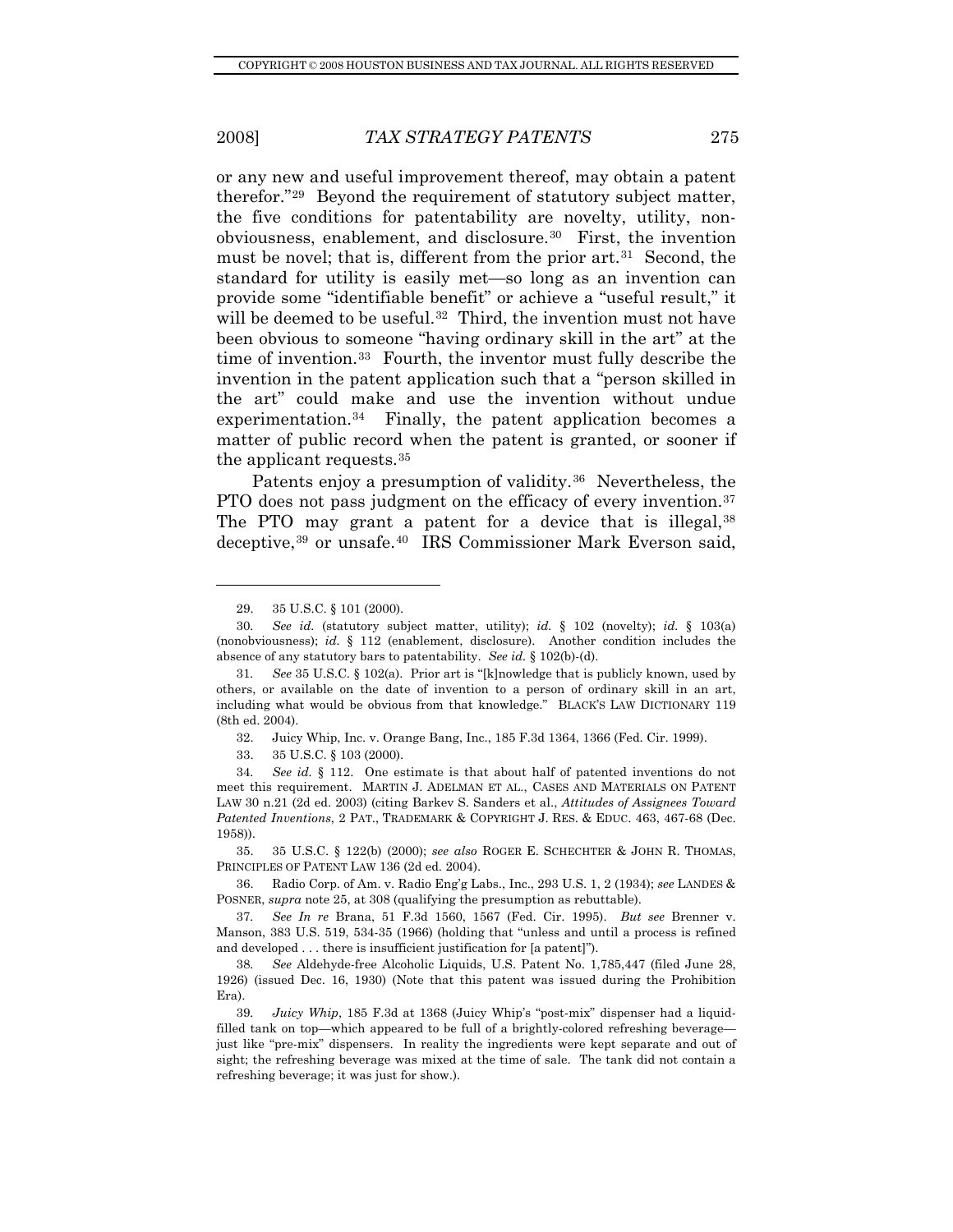<span id="page-5-0"></span>"The grant of a patent for a tax strategy has absolutely no impact on IRS' determination of the effectiveness or the legitimacy of the strategy under tax law."[41](#page-5-1) The patent holder must be careful not to make any "misleading or deceptive" claims in any advertising regarding the patented strategy.[42](#page-5-2)

## A. *Inventions and the "Law of Nature" Doctrine*

Courts have construed 35 U.S.C. § 101 broadly to include "anything under the sun that is made by man."[43](#page-5-3) If the Court wanted to say either "anything under the sun" or "anything made by man," it could have done so. Both parts of the phrase—"under the sun" and "made by man"—should be dispositive in the patentability analysis. For instance, some things are not patentable:

> The laws of nature, physical phenomena, and abstract ideas have been held not patentable. Thus, a new mineral discovered in the earth or a new plant found in the wild is not patentable subject matter. Likewise, Einstein could not patent his celebrated law that E=mc2; nor could Newton have patented the law of gravity. Such discoveries are "manifestations of . . . nature, free to all men and reserved exclusively to none."[44](#page-5-4)

These laws, phenomena, and ideas are not patentable because they have always existed[.45](#page-5-5) They are the raw materials which inventors harness in their inventions.<sup>[46](#page-5-6)</sup> Allowing a patent on a scientific principle or law of nature "would impede rather than 'promote the Progress of Science and useful Arts.'"[47](#page-5-7) The concern with patenting a mathematical algorithm in *Gottschalk* 

<sup>40</sup>*. In re* Watson, 517 F.2d 465, 476 (C.C.P.A. 1975) (stating that Congress did not intend the Patent Office to determine whether drugs were unsafe).

<span id="page-5-1"></span><sup>41</sup>*. Patenting Tax Advice*, *supra* note 9 (statement of Mark Everson, IRS Commissioner).

<sup>42</sup>*. See* 31 C.F.R. § 10.30(a)(1) (2006).

<span id="page-5-3"></span><span id="page-5-2"></span> <sup>43.</sup> Diamond v. Chakrabarty, 447 U.S. 303, 309 n.6 (1980) (citing *Hearings on H.R. 3760 Before Subcomm. No. 3 of the H. Comm. on the Judiciary*, 82nd Cong., 1st Sess. 37 (1951) (testimony of P.J. Federico, principal draftsman of the 1952 recodification).

<span id="page-5-4"></span> <sup>44.</sup> State St. Bank & Trust Co. v. Signature Fin. Group, Inc., 927 F. Supp. 502, 507 (D. Mass. 1996), *rev'd*, 149 F.3d 1368 (Fed. Cir. 1998) (ellipsis in original) (quoting *Chakrabarty*, 447 U.S. at 309 (1980)).

<span id="page-5-5"></span><sup>45</sup>*. See* Parker v. Flook, 437 U.S. 584, 593 n.15 (1978); *see also* LANDES & POSNER, *supra* note 25, at 308.

<sup>46</sup>*. See* Gottschalk v. Benson, 409 U.S. 63, 67 (1972).

<span id="page-5-7"></span><span id="page-5-6"></span><sup>47</sup>*. State Street*, 927 F. Supp. at 507 (quoting U.S. CONST. art. I, § 8, cl. 8); *see also Parker*, 437 U.S. at 589; Diamond v. Diehr, 450 U.S. 175, 185-86 (1981).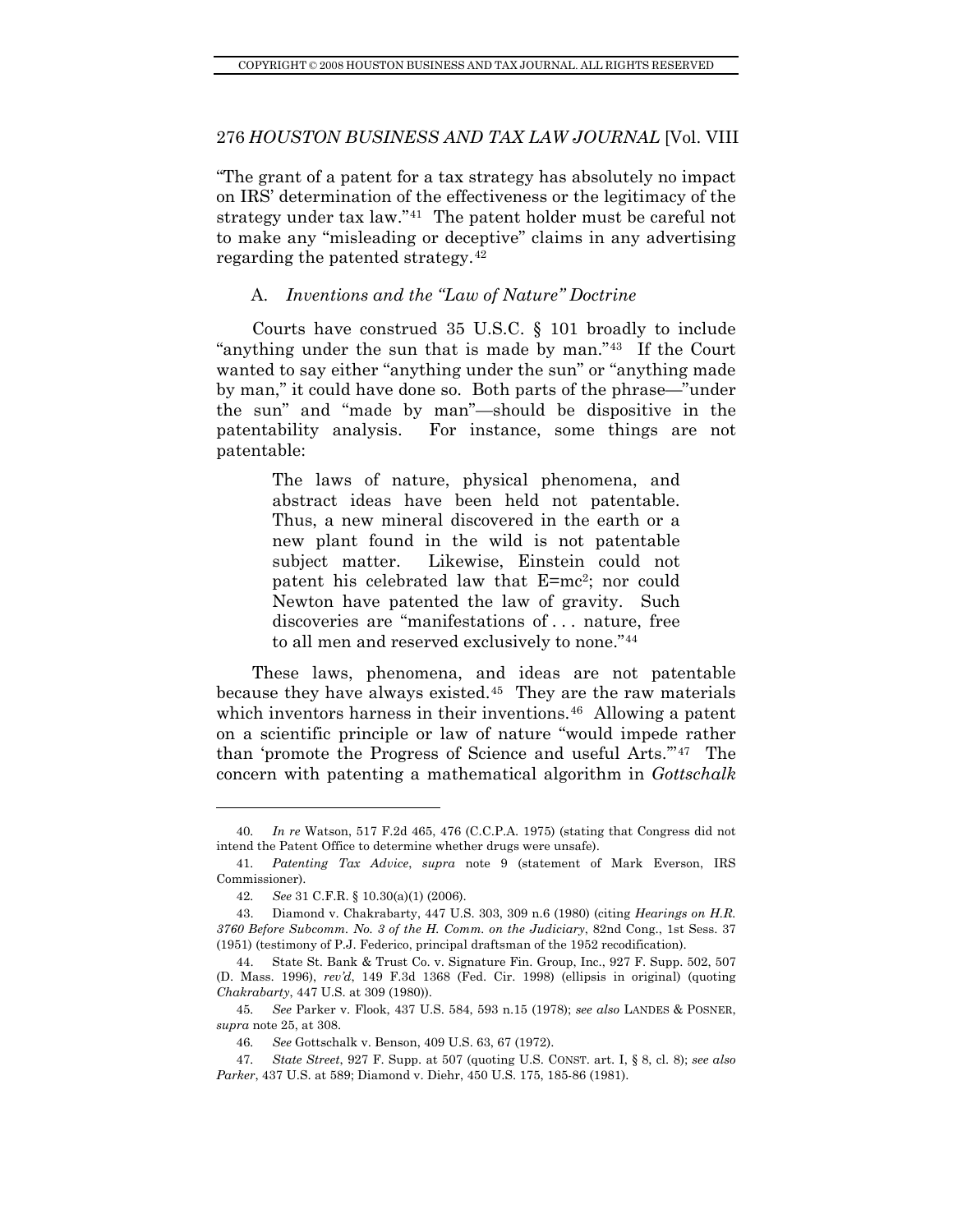*v. Benson* was that an entire field of knowledge could be preempted.[48](#page-6-0) Algorithms and other laws of nature fail the "made by man" portion of the "anything under the sun made by man" test and are thus not patentable subject matter.<sup>[49](#page-6-1)</sup>

PTO guidelines state that unpatentable subject matter "*is limited to* abstract ideas, laws of nature and natural phenomena."[50](#page-6-2) The expressed limitation indicates an awareness that "anything under the sun" may not be patented, but it also indicates an unwillingness on the part of the PTO to concede that not anything and everything made by man may be patented.

The term "invention," as it is used in the Patent Act, has been interpreted by the Supreme Court as "anything made by man that uses or harnesses one or more 'laws of nature' for human benefit."<sup>[51](#page-6-3)</sup> The earliest reference seems to be in an 1853 opinion:

> The mere discovery of a new element, or law, or principle of nature, without any valuable application of it to the arts, is not the subject of a patent. But he who takes this new element or power, as yet useless, from the laboratory of the philosopher, and makes it the servant of man; who applies it to the perfecting of a new and useful art, or to the improvement of one already known, is the benefactor to whom the patent law tenders its protection.[52](#page-6-4)

This view has been reiterated in cases down to *Diamond v. Diehr*.[53](#page-6-5)

Other countries' patent systems also speak of inventions in terms of harnessing the laws of nature. The Japanese Patent Act defines invention as "the highly advanced creation of technical

<span id="page-6-0"></span><sup>48</sup>*. See Gottschalk*, 409 U.S. at 71-72; *see also* Lab. Corp. of Am. Holdings v. Metabolite Labs., Inc., 126 S. Ct. 2921, 2925 (2006) (Breyer, J., dissenting).

<span id="page-6-1"></span><sup>49</sup>*. See* Andrew A. Schwartz, *Tax Strategies Are Not Patentable Inventions*, IPL NEWSLETTER (ABA Section of Intellectual Property Law), Fall 2006, at 35.

<span id="page-6-2"></span><sup>50</sup>*. Id.* at 37 n.25 (emphasis added) (quoting Patent and Trademark Office, Examination Guidelines for Computer-Related Inventions, 61 Fed. Reg. 7478, 7481 (Feb. 28, 1996)).

<sup>51</sup>*. Id.* at 36.

<span id="page-6-4"></span><span id="page-6-3"></span> <sup>52.</sup> O'Reilly v. Morse, 56 U.S. 62, 132-33 (1853) (Grier, J., concurring in part and dissenting in part); *see also* Schwartz, *supra* note 49, at 36.

<span id="page-6-5"></span><sup>53</sup>*. See* Schwartz, *supra* note 49, at 36 (citing *Diamond*, 450 U.S. at 188 n.11 (1981); *Gottschalk*, 409 U.S. at 67; Funk Bros. Seed Co. v. Kalo Inoculant Co., 333 U.S. 127, 130 (1948); United States v. Dubilier Condenser Corp., 289 U.S. 178, 187 (1933); The Telephone Cases, 126 U.S. 1, 532 (1888)).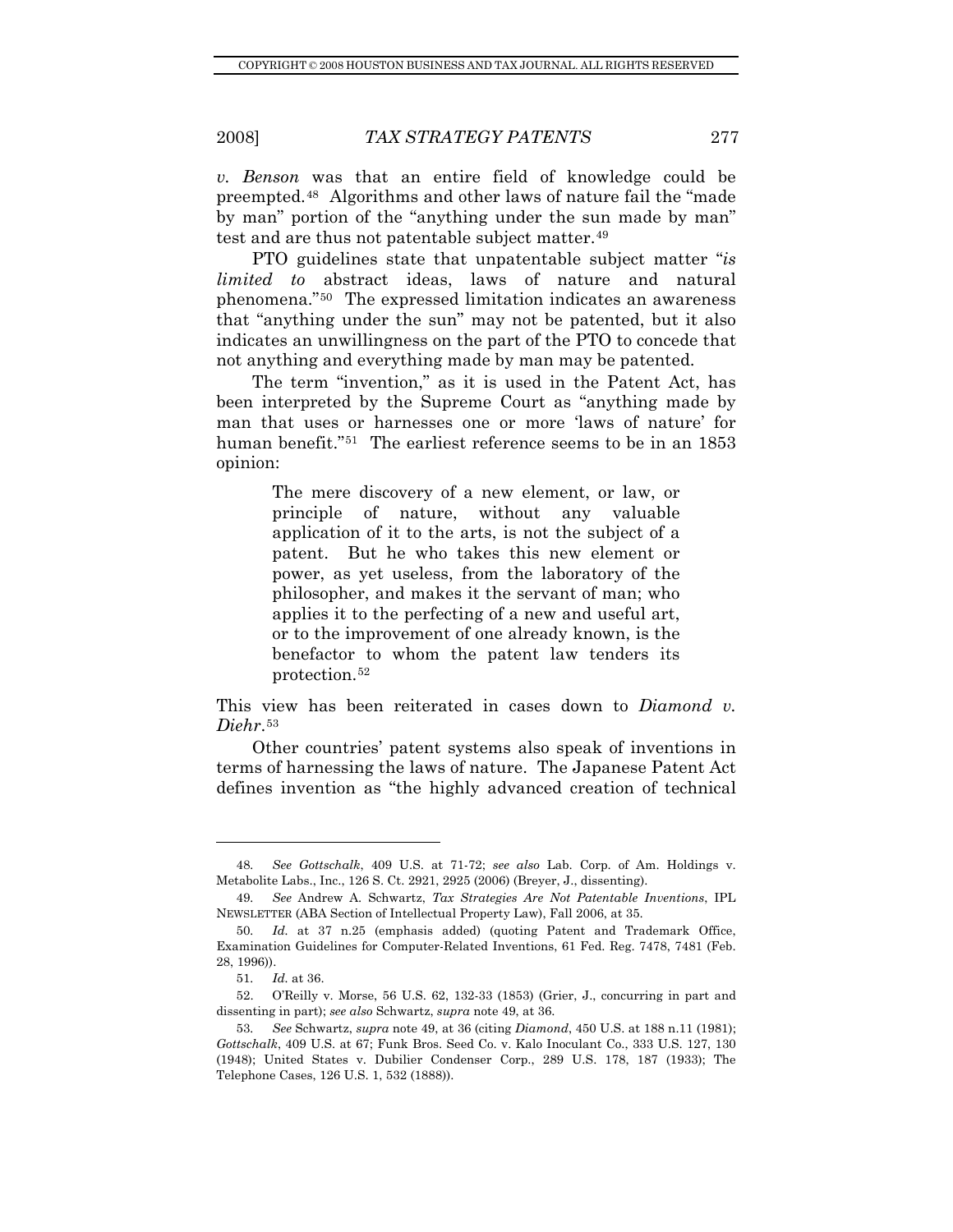<span id="page-7-0"></span>ideas utilizing the laws of nature."[54](#page-7-1) In Germany, patentable technologies must have a "technical rule for the control of natural forces."[55](#page-7-2)

The above discussion leads to the conclusion that tax strategies are not "inventions" as defined in the Patent Act.<sup>[56](#page-7-3)</sup> Tax strategies are unpatentable because the foundation of all tax-strategy patents is law passed by Congress and in the public domain:[57](#page-7-4) "laws of man," not "laws of nature."[58](#page-7-5)

#### B. *The Industrial Application Doctrine*

In addition to the "law of nature" doctrine found in the United States and abroad, the industrial application doctrine is found in several foreign patent systems and also serves to limit the scope of patentable subject matter.

#### 1. The Industrial Application Doctrine in Japan

In Japan, a statutory invention must also be "industrially applicable" in order to be patentable.[59](#page-7-6) In 2000, the Japan Patent Office ("JPO") issued guidelines ("JPO Guidelines") on the "industrially applicable" requirement.<sup>[60](#page-7-7)</sup> These guidelines also address what is statutory subject matter. Inventions which use laws "other than a law of nature (e.g., economic laws), arbitrary arrangements (e.g., a rule for playing a game as such),  $\ldots$  or [only utilize] these laws (e.g. methods of doing business as such)," are not considered statutory.[61](#page-7-8) However, even if part of an invention does not use a law of nature but the invention as a whole does (for example, "software used in doing business" or the rubber-curing machine in *Diehr*), the invention is considered statutory.<sup>[62](#page-7-9)</sup> The JPO Guidelines contain an example in which a nonstatutory claim for a mathematical function ("[a] method for

<span id="page-7-1"></span> <sup>54.</sup> Japanese Patent Act, Law No. 121 of 1959 (as amended), Ch. I, art. 2(1), *available at* http://www.cas.go.jp/jp/seisaku/hourei/data/PA.pdf; *see also* Schwartz, *supra* note 49, at 36.

<sup>55</sup>*. See* Thomas, *supra* note 16, at 1178.

 <sup>56.</sup> Schwartz, *supra* note 49, at 35.

<span id="page-7-5"></span><span id="page-7-4"></span><span id="page-7-3"></span><span id="page-7-2"></span> <sup>57.</sup> The Internal Revenue Code, which contains all laws passed by Congress concerning taxes, is codified at Title 26 of the United States Code.

<sup>58</sup>*. See* Schwartz, *supra* note 49 at 36.

<sup>59</sup>*. See* Japanese Patent Act, Ch. II, art. 29(1).

<span id="page-7-9"></span><span id="page-7-8"></span><span id="page-7-7"></span><span id="page-7-6"></span><sup>60</sup>*. See generally* JAPAN PATENT OFFICE, EXAMINATION GUIDELINES FOR PATENT AND UTILITY MODEL, Part II, Ch. 1 (2000), *available at* http://www.jpo.go.jp/tetuzuki\_e/ t\_tokkyo\_e/Guidelines/PartII-1.pdf. [hereinafter JPO GUIDELINES].

<sup>61</sup>*. Id.* § 1.1(4).

<sup>62</sup>*. Id*.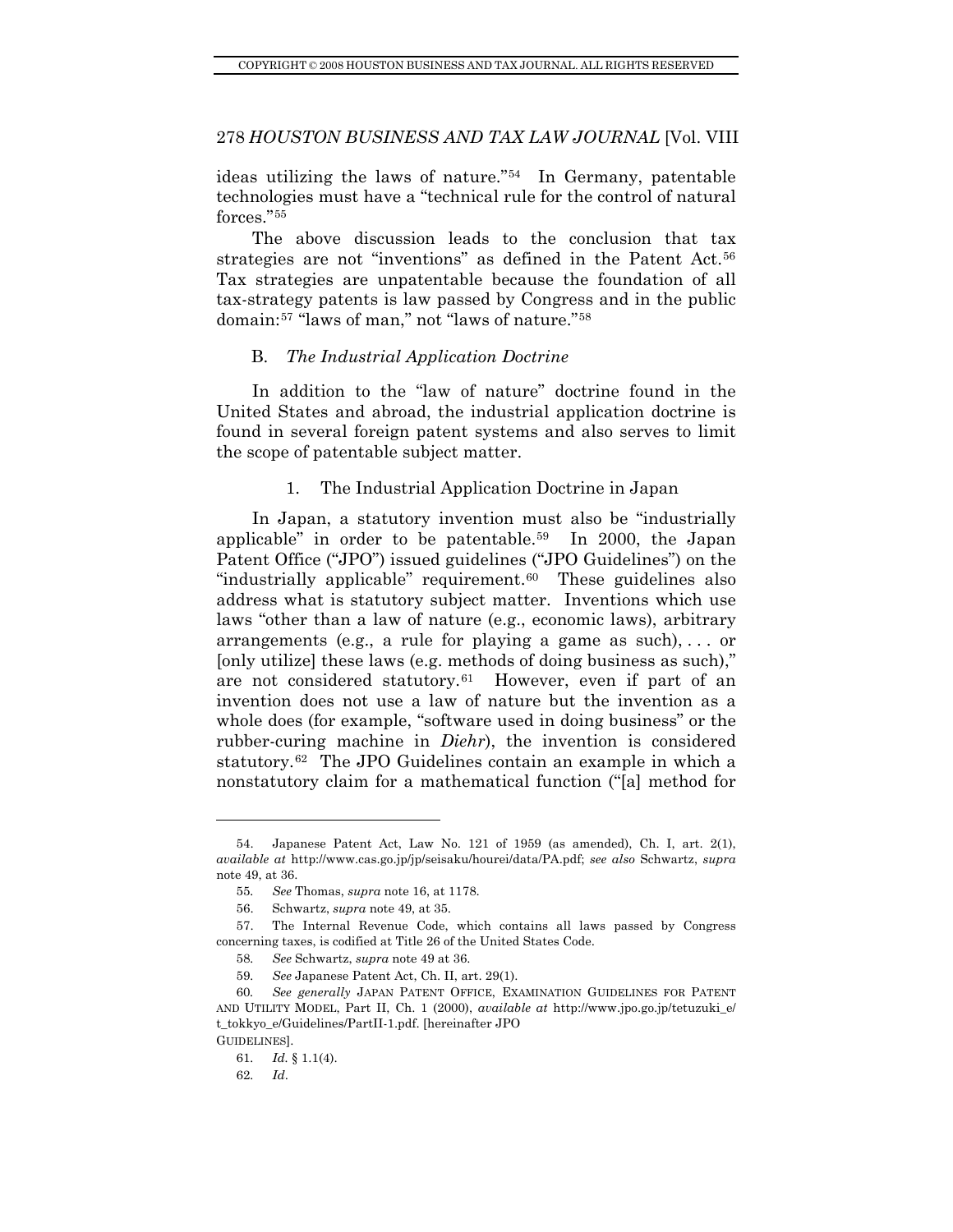<span id="page-8-0"></span>determining the selling price of a commodity") was rewritten as a statutory claim for a checkout counter equipped with bar code reader, inventory database, real-time clock, and pricing software ("[a] method for determining the selling price of a commodity in a cash register").[63](#page-8-1) While this example may be proper, the danger lies in allowing "artful claim drafting" to inflate the realm of patentability beyond the technological, beyond what is industrially applicable.[64](#page-8-2)

Tax laws are not laws of nature, so tax strategies would not be statutory subject matter in Japan. The rules for implementing a tax strategy could also be considered an artificial arrangement, not utilizing a law of nature and therefore nonstatutory.[65](#page-8-3) However, if the tax strategy claims were written as method and apparatus claims, the invention as a whole (the hardware or software for implementing the tax strategy) might be considered statutory there.<sup>[66](#page-8-4)</sup>

Further, in Japan, "[a]n invention concerning marketable or tradable subject matter is considered commercially applicable," and thus industrially applicable.[67](#page-8-5) But "an invention applied only for personal use, such as a method of smoking" is not commercially applicable.[68](#page-8-6) Since a tax strategy must be tailored to each individual, the strategy itself likely would not be considered commercially applicable.

#### 2. The Industrial Application Doctrine in Europe

While a footnote to article 27 of the TRIPS agreement states that "susceptible of industrial application" may be considered synonymous with "useful," European case law indicates there is more to industrial application than mere utility.<sup>[69](#page-8-7)</sup> The European Patent Convention contains the industrial application standard in its definition of patentable inventions.[70](#page-8-8) Among the things not

<sup>63</sup>*. Id*. § 1.1(4), ex. 6.

<sup>64</sup>*. See* Thomas, *supra* note 16, at 1181.

<sup>65</sup>*. See* Japanese Patent Act, Ch. II, art. 29(1).

<span id="page-8-5"></span><span id="page-8-4"></span><span id="page-8-3"></span><span id="page-8-2"></span><span id="page-8-1"></span><sup>66</sup>*. See* JPO GUIDELINES, *supra* note 60, §1.1(4), ex. 6; *see also id.* Part VII, Ch. 1 (listing categories of software-related inventions).

<sup>67</sup>*. Id.* § 2.1(2).

<sup>68</sup>*. Id.* § 2.1(2)(i).

<span id="page-8-7"></span><span id="page-8-6"></span><sup>69</sup>*. See* Alberto Bercovitz Rodríguez-Cano, *On the Patentability of Inventions Involving Computer Programmes*, UPGRADE, June 2003, at 17, 18, http://www.upgradecepis.org/issues/2003/3/up4-3Bercovitz.pdf; Marrakesh Agreement Establishing the World Trade Organization, Annex 1C, Part II, § 5, art. 27 (April 15, 1994), *available at*  http://www.wto.org/english/tratop\_e/trips\_e/trips\_e.htm [hereinafter TRIPS Agreement].

<span id="page-8-8"></span><sup>70</sup>*. See* EUROPEAN PATENT OFFICE, CONVENTION ON THE GRANT OF EUROPEAN PATENTS, Part II, Ch. I, Art. 52 (12th ed. 2006), *available at* http://www.european-patentoffice.org/legal/epc/.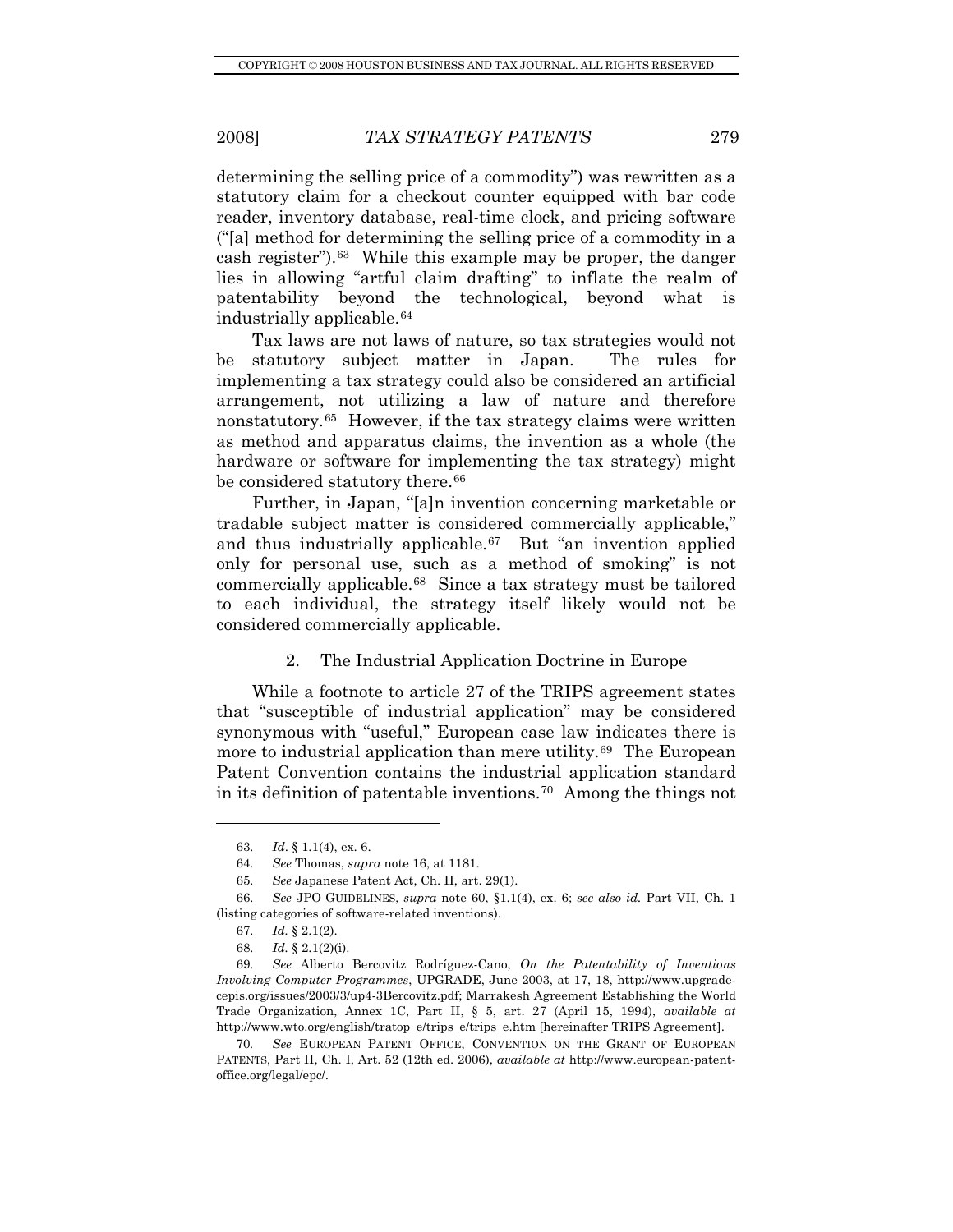regarded as inventions are "discoveries[;] scientific theories[;] . . . mathematical methods; . . . rules and methods for performing mental acts, playing games or doing business[;] and programs for computers."[71](#page-9-0) While "programs for computers" is certain to raise eyebrows, the European Patent Office ("EPO") excludes only software per se and programs that do not have a technical effect.[72](#page-9-1) The EPO has held application software for process control and CAD/CAM,[73](#page-9-2) as well as operating system software, patentable.[74](#page-9-3) Programs for functions such as text processing or music instruction have been rejected as "lacking a technical effect."[75](#page-9-4) EPO guidelines state that "if a computer program is capable of bringing about, when running on a computer, a further technical effect . . . it is not excluded from patentability."[76](#page-9-5)

The industrial application doctrine has the effect of excluding business methods, as well as "techniques from economics, psychology, and the social sciences."[77](#page-9-6)

> Business methods may be amenable to reasoned analysis and intended to make business practices more efficient, but they are not transformative in character. They do not manipulate physical forces to achieve the production or transformation of material objects. Business methods engage economic principles rather than the laws of physics, chemistry or biology. They do not comprise technology and should not be within the grasp of the patent system.[78](#page-9-7)

Adopting the industrial application doctrine would likely require amending the patent laws. However, the notion of "invention" incorporates the law of nature doctrine in the statutes.[79](#page-9-8) As a result, given the opinion of the Federal Circuit in *State Street Bank & Trust Co. v. Signature Financial Group*, <sup>[80](#page-9-9)</sup> it likely would take legislation or a Supreme Court decision to get

<sup>71</sup>*. Id*.

<sup>72</sup>*. See* Thomas, *supra* note 16, at 1179.

<span id="page-9-4"></span><span id="page-9-3"></span><span id="page-9-2"></span><span id="page-9-1"></span><span id="page-9-0"></span> <sup>73.</sup> Computer-Aided Design/Computer-Aided Manufacturing. *See* CAD – Definition from Merrium-Webster Online Dictionary, http://www.merriam-webster.com/dictionary/ CAD (last visited May 7, 2008); CAM – Definition from Merrium-Webster Online Dictionary, http://www.merriam-webster.com/dictionary/CAM (last visited May 7, 2008).

<sup>74</sup>*. See* Thomas, *supra* note 16, at 1179.

<sup>75</sup>*. Id.*

<span id="page-9-5"></span><sup>76</sup>*. See* EUROPEAN PATENT OFFICE, *supra* note 70 at Part C, Ch. IV, § 2.2.6.

<span id="page-9-6"></span> <sup>77.</sup> Thomas, *supra* note 16, at 1181.

<span id="page-9-7"></span><sup>78</sup>*. Id.*

<sup>79</sup>*. See supra* text accompanying notes 51-52.

<span id="page-9-9"></span><span id="page-9-8"></span> <sup>80. 149</sup> F.3d 1368, 1375 (Fed. Cir. 1998).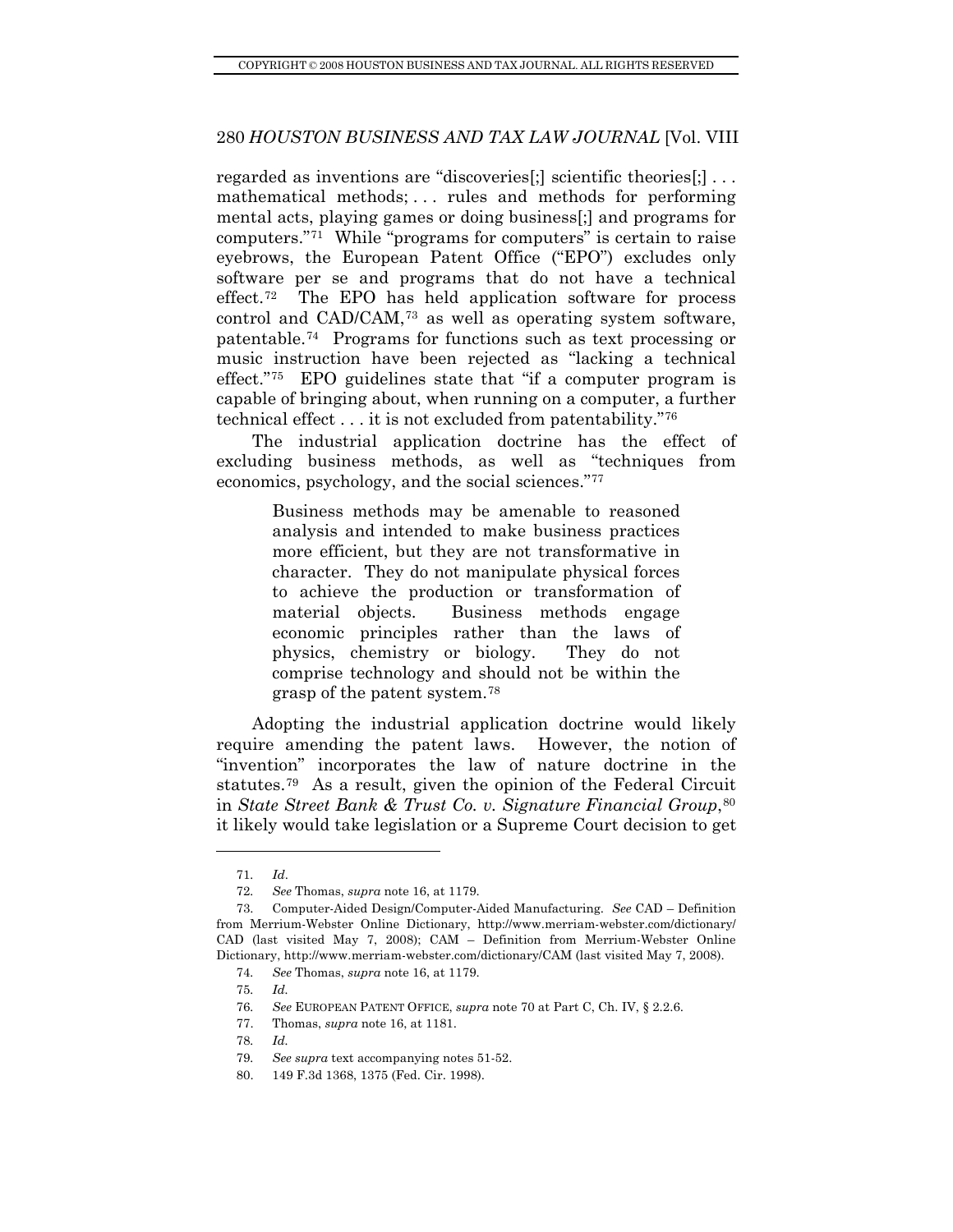<span id="page-10-0"></span>the Federal Circuit and the PTO to chart a different course with respect to business method patents.[81](#page-10-1) John Thomas predicted the impact of the *State Street* decision: "With the Patent Office open for patents on business methods, the frontiers of the patent system appear virtually without limit. The patent system now seems poised to impact callings ranging from the arts, to the social sciences, to the law itself."<sup>[82](#page-10-2)</sup> Tax strategy patents do just that.

#### IV. A SHORT HISTORY OF BUSINESS METHOD PATENTS

The concept of business methods existed long before the patent system.[83](#page-10-3) The origins of the U.S. patent system trace at least as far back as the Statute of Monopolies.<sup>[84](#page-10-4)</sup> Passed by Parliament in 1623, the statute was a response to abuses of power by the English Crown in granting control over successful industries to favored subjects.[85](#page-10-5) It provided for the grant of "letters patent" to "the true and first inventor" for the "working or making of any manner of new manufacture."[86](#page-10-6) Even in the nineteenth century, it was felt to be "'contrary to the spirit of the law . . . to grant patents for methods of bookkeeping'" and that "'a method of transacting common business' or 'a mere contract' [was] unpatentable."[87](#page-10-7)

Many business method patents use the laws of economics to either generate revenue or reduce costs.<sup>[88](#page-10-8)</sup> Under recent U.S. law, business methods have been held patentable because they have "practical consequences" or "practical usefulness.["89](#page-10-9) This seems to be a more permissive standard than that of "industrial application" found in Europe and Japan. Recall that in Japan, many business methods would be considered nonstatutory subject matter because laws of economics are not considered laws of nature.[90](#page-10-10)

<sup>81</sup>*. See* Thomas, *supra* note 16, at 1184.

<sup>82</sup>*. Id.* at 1185.

 <sup>83.</sup> Thomas, *supra* note 16, at 1141.

<span id="page-10-5"></span><span id="page-10-4"></span><span id="page-10-3"></span><span id="page-10-2"></span><span id="page-10-1"></span><sup>84</sup>*. See* Statute of Monopolies, 1623, 21 Jam., c. 3 (Eng.); SCHECHTER & THOMAS, *supra* note 35 at 14-15.

<sup>85</sup>*. Id.* at 15.

<sup>86</sup>*. Id.* (internal quotation marks omitted).

<span id="page-10-8"></span><span id="page-10-7"></span><span id="page-10-6"></span> <sup>87.</sup> SCHECHTER & THOMAS, *supra* note 35, at 50 (internal quotation marks and footnotes omitted).

<sup>88</sup>*. See* Schwartz, *supra* note 49, at 38.

<sup>89</sup>*. See State Street*, 149 F.3d at 1373.

<span id="page-10-10"></span><span id="page-10-9"></span><sup>90</sup>*. See* JPO GUIDELINES, *supra* note 60, at Part II, Ch. 1, 1-2; *but see* Schwartz, *supra* note 49, at 38 n.52.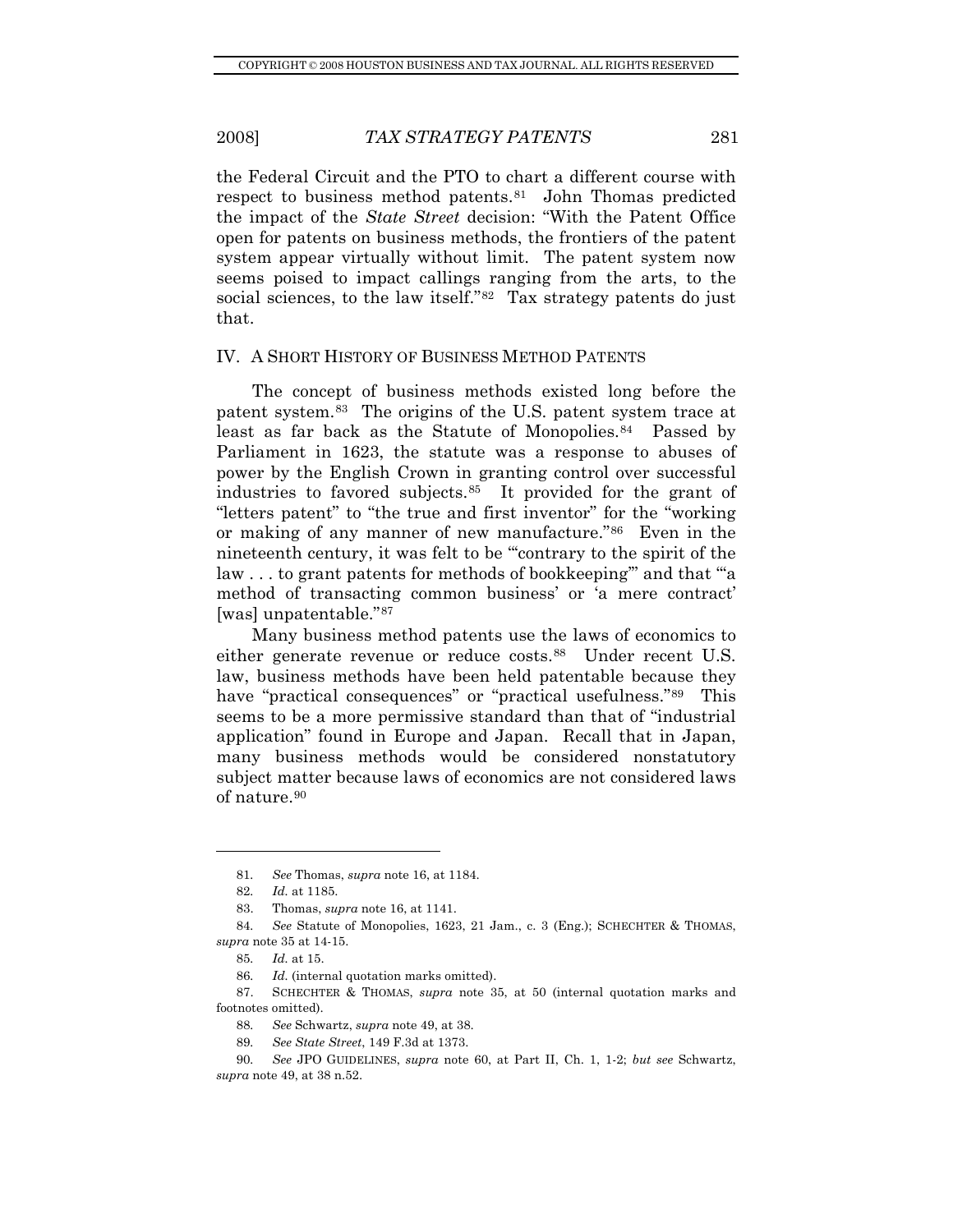The first case to recognize business method patents was *State Street Bank & Trust Co. v. Signature Financial Group.*<sup>[91](#page-11-0)</sup> Signature Financial developed an application that allowed mutual fund managers to pool their funds' assets in order to realize further economies of scale as well as tax advantages.<sup>[92](#page-11-1)</sup> Signature called it a "Hub and Spoke" system, with individual funds (spokes) contributing to a common portfolio (hub).<sup>[93](#page-11-2)</sup> The software accounted for purchases and redemptions from the spoke mutual funds and allocated income and capital gain (or loss) realized by the hub among the spokes. $94$  The Federal Circuit found the system to be patentable because processing data to reach a final share price was a "practical application" of an algorithm that had a "useful, concrete and tangible result" in managing mutual funds.[95](#page-11-4) Testifying before Congress, PTO General Counsel James Toupin said that *State Street* did not change U.S. law and practice, but it "created a new awareness that business method claims could be patented."[96](#page-11-5)

Transformation of raw data into practically useful information is another characteristic of patentable inventions in the United States. In *Arrhythmia Research Technology, Inc. v. Corazonix Corp.*, a method for processing heartbeat signals and displaying a number "related to the patient's heart activity" was held to be patentable because the electrocardiogram signal was transformed by a "practical and potentially life-saving process" to produce a useful result.[97](#page-11-6) This case involved the application of the two-part *Freeman-Walter-Abele* test.[98](#page-11-7) The Federal Circuit explained the test:

> It is first determined whether a mathematical algorithm is recited directly or indirectly in the

 <sup>91. 149</sup> F.3d 1368 (Fed. Cir. 1998).

<sup>92</sup>*. See* SCHECHTER & THOMAS, *supra* note 35, at 51.

<sup>93</sup>*. See id.*

<sup>94</sup>*. See id.*

<span id="page-11-4"></span><span id="page-11-3"></span><span id="page-11-2"></span><span id="page-11-1"></span><span id="page-11-0"></span><sup>95</sup>*. State Street*, 149 F.3d at 1373. *See* Richard Gruner, *Patenting Tax Planning Methods*, Presentation to the ABA Section of Taxation Officers and Council Meeting (Feb. 2, 2006), at slide 15.

<span id="page-11-5"></span><sup>96</sup>*. Patenting Tax Advice Hearing*, *supra* note 9; *cf.* Harry Randolph Blythe, *A Theory*, 10 GREEN BAG 2d 64 ("When judges pass on pretty points / Not passed upon before, / Do they declare what is the law / Or what it was of yore?").

<span id="page-11-6"></span> <sup>97. 958</sup> F.2d 1053, 1059, 1066 (Fed. Cir. 1992); *see* Gruner, *supra* note 95, at slide 17.

<span id="page-11-7"></span><sup>98</sup>*. Arrhythmia*, 958 F.2d at 1058 (citing *In re* Abele, 684 F.2d 902 (C.C.P.A. 1982); *In re* Walter, 618 F.2d 758 (C.C.P.A. 1980); *In re* Freeman, 573 F.2d 1237 (C.C.P.A. 1978)); *see also* SCHECHTER & THOMAS, *supra* note 35, at 45. The Japanese Patent Office seems to have embraced the *Freeman-Walter-Abele* test. *See supra* text accompanying note 63.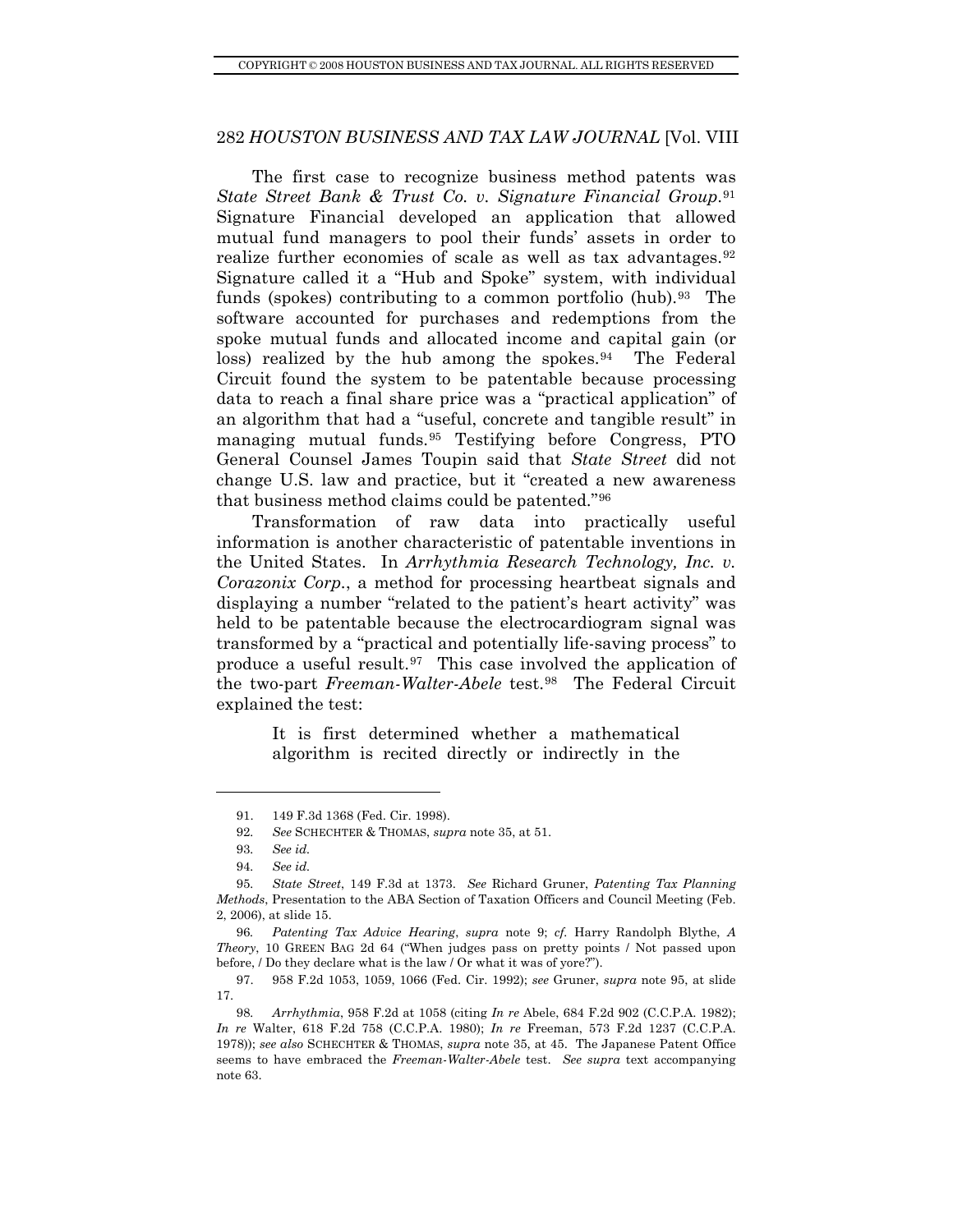claim. If so, it is next determined whether the claimed invention as a whole is no more than the algorithm itself; that is, whether the claim is directed to a mathematical algorithm that is not applied to or limited by physical elements or process steps. Such claims are nonstatutory. However, when the mathematical algorithm is applied in one or more steps of an otherwise statutory process claim, or one or more elements of an otherwise statutory apparatus claim, the requirements of section 101 are met.<sup>[99](#page-12-0)</sup>

Again the Federal Circuit held that the claims "are directed to a specific apparatus of practical utility and specified application, and meet the requirements of 35 U.S.C. § 101."[100](#page-12-1)

Another example of the "transformation" standard is *In re Alappat*.[101](#page-12-2) That case involved the use of computer hardware for information processing.[102](#page-12-3) The hardware was a digital oscilloscope.[103](#page-12-4) The only new component was Alappat's antialiasing (smoothing) subsystem.[104](#page-12-5) Alappat's invention performed mathematical computations that transformed the raw electrical signal "vector list" data into smooth "pixel illumination intensity" data representing the displayed waveform.[105](#page-12-6) In other words, it transformed "one set of numbers into another set of numbers."[106](#page-12-7) Alappat's invention was "no more than the algorithm itself"[107](#page-12-8) and should have failed the second part of the *Freeman-Walter-Abele* test.[108](#page-12-9) Whether the Federal Circuit was swayed because the invention was implemented in hardware<sup>[109](#page-12-10)</sup> or for some other reason cannot be said. Rejecting the *Freeman-Walter-Abele* test,<sup>[110](#page-12-11)</sup> the court held the claimed rasterizer was

<sup>99</sup>*. Arrhythmia*, 958 F.2d at 1058; SCHECHTER & THOMAS, *supra* note 35, at 45.

<sup>100</sup>*. Arrhythmia*, 958 F.2d at 1061.

 <sup>101. 33</sup> F.3d 1526 (Fed. Cir. 1994) (en banc).

<sup>102</sup>*. Id.* at 1537.

<span id="page-12-5"></span><span id="page-12-4"></span><span id="page-12-3"></span><span id="page-12-2"></span><span id="page-12-1"></span><span id="page-12-0"></span><sup>103</sup>*. Id.* An oscilloscope is a device for representing electrical signals graphically. *See* MERRIAM-WEBSTER'S COLLEGIATE DICTIONARY 877 (11th ed. 2003) ("oscilloscope: an instrument in which the variations in a fluctuating electrical quantity appear temporarily as a visible wave form on the fluorescent screen of a cathode-ray tube.")

<sup>104</sup>*. Id.* at 1537.

 <sup>105.</sup> See SCHECHTER & THOMAS, *supra* note 35, at 47.

<sup>106</sup>*. Id.*

<sup>107</sup>*. Id.* at 45 (quoting *Arrhythmia*, 958 F.2d at 1058).

<sup>108</sup>*. See id.* at 46-47.

<span id="page-12-10"></span><span id="page-12-9"></span><span id="page-12-8"></span><span id="page-12-7"></span><span id="page-12-6"></span><sup>109</sup>*. See Alappat*, 33 F.3d at 1540 n.14, 1558 fig. 3 (schematic diagram of the rasterizer circuit).

<span id="page-12-11"></span><sup>110</sup>*. Cf.* SCHECHTER & THOMAS, *supra* note 35, at 48 (stating that the Federal Circuit did not expressly reject the *Freeman-Walter-Abele* test, but the notion that running a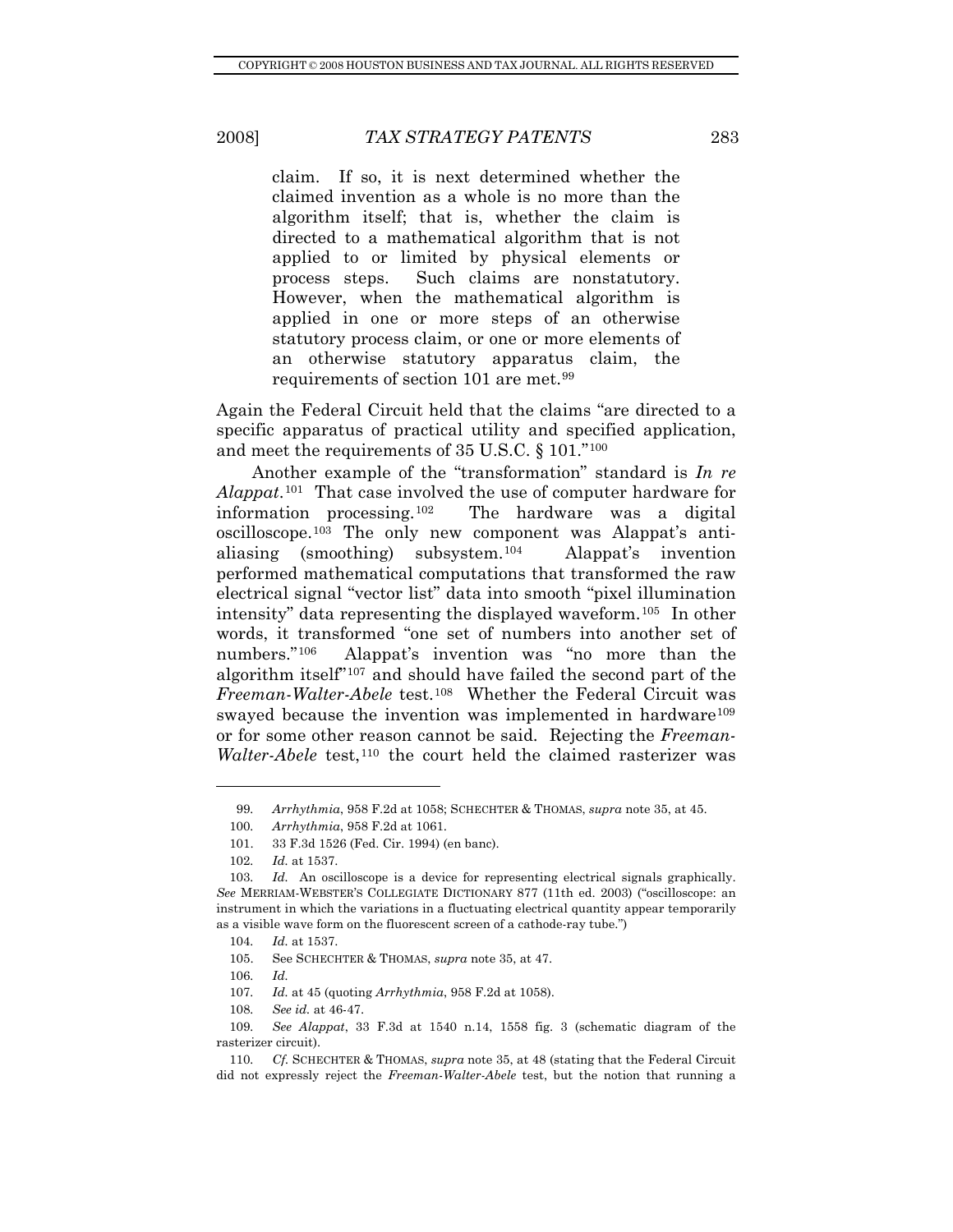patentable because the system was "a specific machine to produce a useful, concrete, and tangible result."[111](#page-13-0)

A business recordkeeping method was the subject matter of a patent in *AT&T Corp. v. Excel Communications, Inc.*[112](#page-13-1) The court held the format for recording information on long distance calls was patentable because the claimed process achieved a "useful, concrete, tangible result."<sup>113</sup> This case spelled the end of the requirement that a process must involve a physical transformation to be patentable.[114](#page-13-3)

In *State Street*, the Federal Circuit said that the question of subject matter should focus on "the essential characteristics of the subject matter, in particular, its practical utility."[115](#page-13-4) The problem with using "practical usefulness" as a guide to determining whether a claim goes to statutory subject matter is that it "collapses the subject matter inquiry into [the utility inquiry]."[116](#page-13-5) Since the utility standard is such a low hurdle, the functional effect of the practical usefulness standard is that "if you can name it, you can claim it."[117](#page-13-6)

Ironically, while the *State Street* case is generally recognized as allowing business method patents, there were no method claims in the patent.<sup>[118](#page-13-7)</sup> The initial application contained six method claims, but they were voluntarily dropped during patent prosecution when the examiner considered rejecting them as nonstatutory subject matter.<sup>[119](#page-13-8)</sup> The six remaining claims were "machine" or "means plus function" claims.<sup>[120](#page-13-9)</sup> John Thomas speculated that "[g]iven the absence of method claims in the patent at suit . . . this portion of the *State Street* opinion may amount to nothing more than dicta."[121](#page-13-10)

While these cases do not give a single standard for distinguishing patentable and unpatentable subject matter, "devices with information processing controls, devices evaluating information on surroundings of practical significance, [and]

<span id="page-13-2"></span><span id="page-13-1"></span><span id="page-13-0"></span>computer program creates a new machine means that the second prong of the test will always be met).

<sup>111</sup>*. Alappat*, 33 F.3d at 1544.

 <sup>112. 172</sup> F.3d 1352, 1352 (Fed. Cir. 1999).

<sup>113</sup>*. Id.* at 1358; *see* Gruner, *supra* note 95, at slide 16.

<sup>114</sup>*. AT&T Corp.*, 172 F.3d at 1359-60; SCHECHTER & THOMAS, *supra* note 35, at 29.

<sup>115</sup>*. State Street*, 149 F.3d at 1375; *see also* Thomas, *supra* note 16, at 1160.

 <sup>116.</sup> Thomas, *supra* note 16, at 1160.

<span id="page-13-8"></span><span id="page-13-7"></span><span id="page-13-6"></span><span id="page-13-5"></span><span id="page-13-4"></span><span id="page-13-3"></span><sup>117</sup>*. Id.* at 1160 & n.166 (citing Robert P. Merges, *Commercial Success and Patent Standards: Economic Perspectives on Innovation*, 76 CAL. L. REV. 805, 811-12 (1988)).

<sup>118</sup>*. See State Street*, 149 F.3d at 1371.

<sup>119</sup>*. Id.*

<span id="page-13-10"></span><span id="page-13-9"></span><sup>120</sup>*. Id.*

 <sup>121.</sup> Thomas, *supra* note 16, at 1160-61.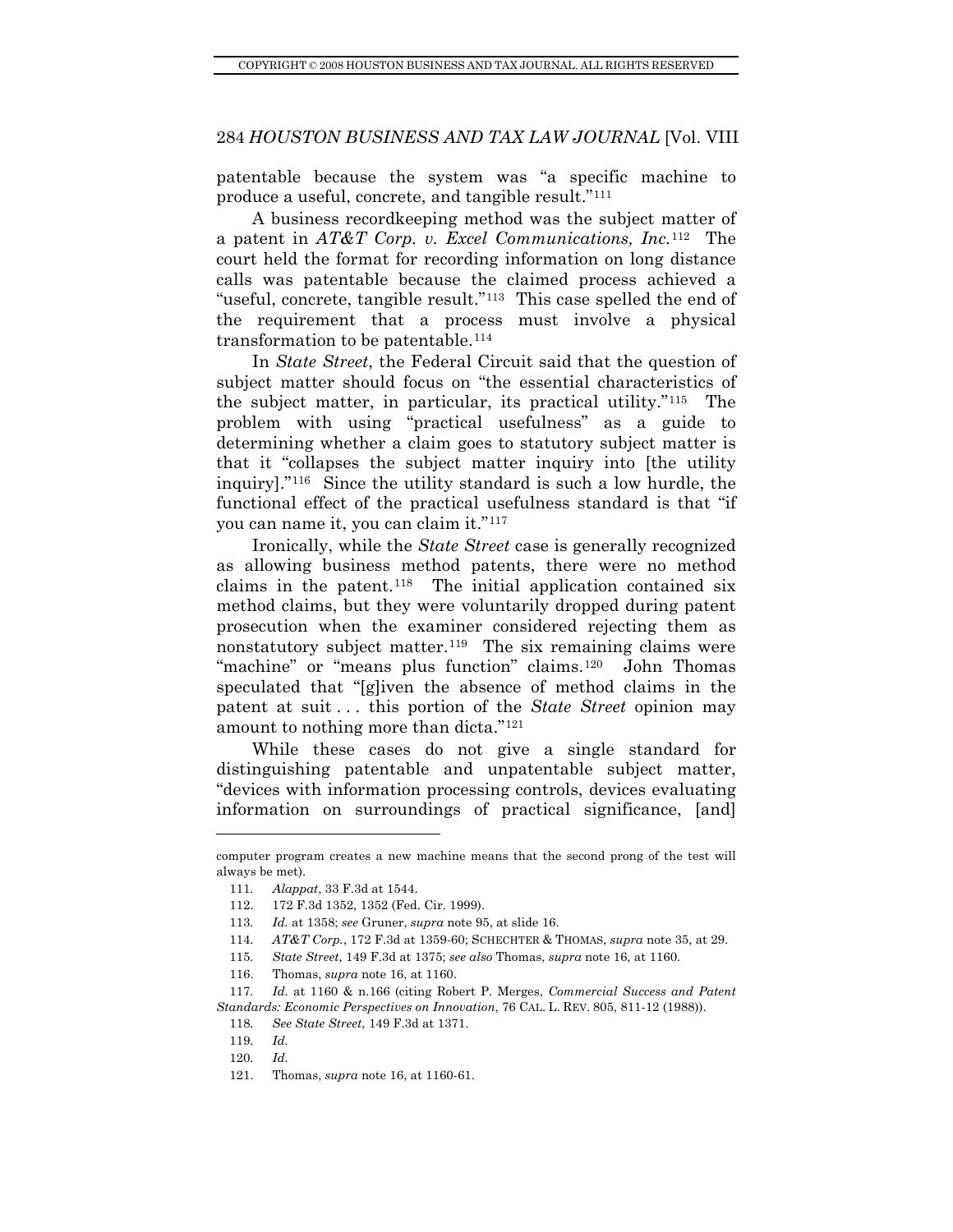processes manipulating physical items in accordance with information processing results" are clearly patentable.[122](#page-14-0) Inventions that are not clearly patentable or unpatentable fall into the category of "pure information processing advances."[123](#page-14-1) A tax-saving strategy appears to fall into the category of either an idea, an algorithm, a list of abstract rules, a business method, or simply a more efficient interpretation of the tax code. While a particular instantiation of the strategy for a particular client might be patentable, the strategy or process — the idea itself would not.

"Ideas" in copyright law are different from "ideas" in patent law.[124](#page-14-2) "The two classes of idea (call them 'expressive' and 'inventive') are related, however, . . . in the enormous potential for rent seeking that would be created if property rights could be obtained in them  $\dots$ ."<sup>[125](#page-14-3)</sup> As more ideas are protected, the transaction costs associated with creating new works increase.[126](#page-14-4) As the line between idea and expression (or invention) blurs, transaction costs increase because the prospective user cannot be sure whether a given element is protected.<sup>[127](#page-14-5)</sup> Business method patents are an area in which the line between idea and invention is blurred.

An open question is whether the Black-Scholes option pricing model<sup>[128](#page-14-6)</sup> would be patentable today. Under U.S. law, the model itself would not be patentable because it is mathematical.<sup>[129](#page-14-7)</sup> However, if it were used in a business method, it likely would be patentable.[130](#page-14-8) By contrast, in Japan, the Black-Scholes model would be rejected as not employing a law of

 <sup>122.</sup> Gruner, *supra* note 95, at slide 20.

<sup>123</sup>*. Id.* at slides 19-20.

<span id="page-14-2"></span><span id="page-14-1"></span><span id="page-14-0"></span> <sup>124.</sup> LANDES & POSNER, *supra* note 25, at 305; *see* 17 U.S.C. § 102(a) (2000) (listing the subject matter of copyright); *id.* § 102(b) (excluding, among other things, ideas, concepts, principles, and discoveries from copyrightable subject matter); *see also* Eldred v. Ashcroft, 537 U.S. 186, 219 (2003) (quoting Harper & Row Publishers, Inc. v. Nation Enters., 471 U.S. 539, 556 (1985)) (distinguishing ideas and expression); Baker v. Selden, 101 U.S. 99 (1879) (same). "The 'ideas' . . . that are ineligible for copyright protection are standard plots, stock characters, verse forms, literary and musical genres, schools of painting, dramatic conventions, iconography, and the like. The ideas that patent law excludes are fundamental scientific (including mathematical) and technological principles." LANDES & POSNER, *supra* note 25, at 305.

<sup>125</sup>*. Id.* at 305-06 (footnote omitted).

<sup>126</sup>*. Id.* at 306.

<sup>127</sup>*. Id.*

<span id="page-14-8"></span><span id="page-14-7"></span><span id="page-14-6"></span><span id="page-14-5"></span><span id="page-14-4"></span><span id="page-14-3"></span> <sup>128.</sup> The Black-Scholes pricing model "is a differential equation that provides a value for a stock option, premised on the assumption that the underlying stock price evolves according to Brownian motion." Schwartz, *supra* note 49, at 37 n.52.

<sup>129</sup>*. See id.*

<sup>130</sup>*. Id.*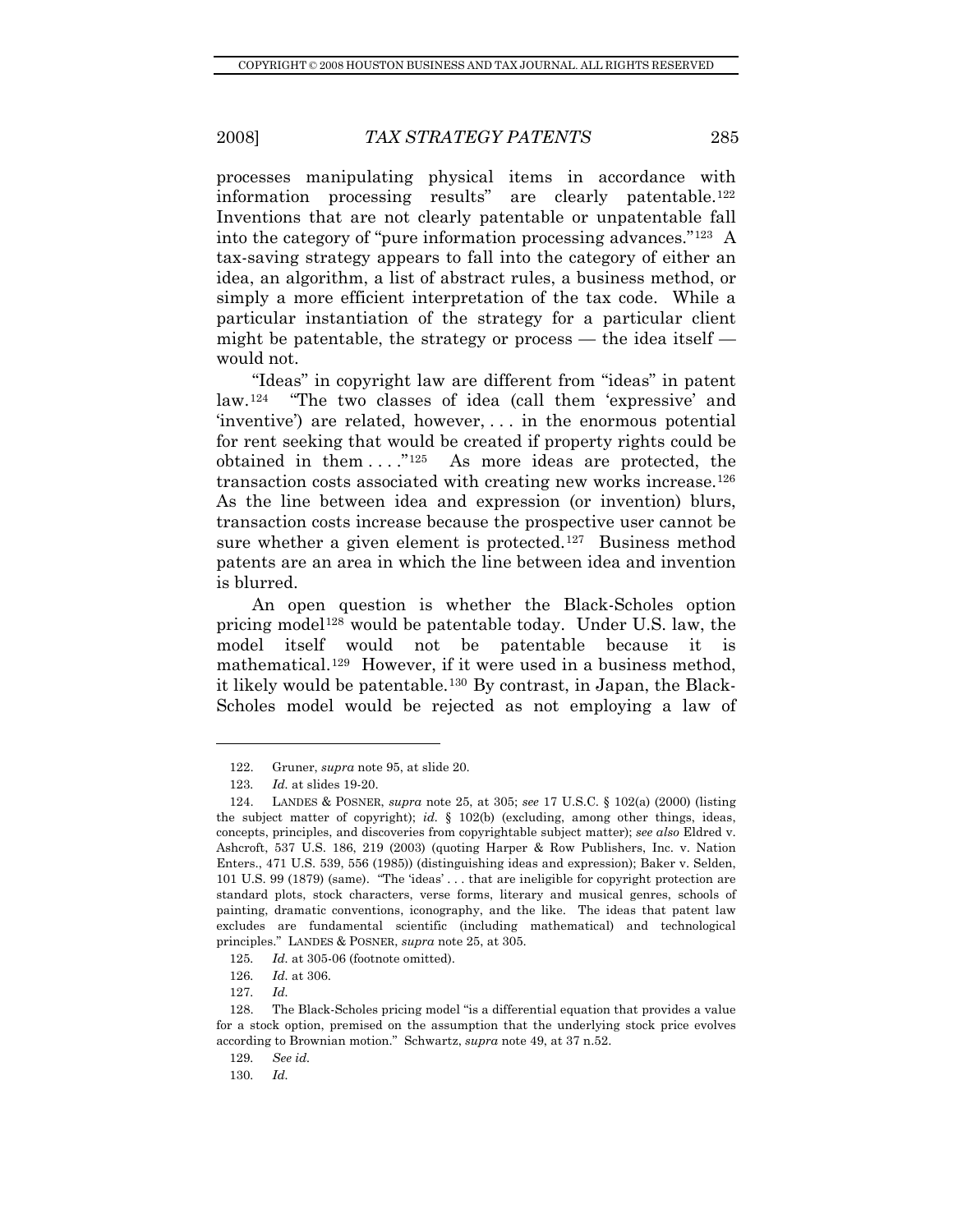<span id="page-15-0"></span>nature.[131](#page-15-1) Even if embodied in a business method, it might still be rejected as not employing a law of nature or as being an artificial arrangement.[132](#page-15-2) Japan would likely issue a patent only if the model were used as part of a larger invention which employs a law of nature. A tax strategy, in and of itself, is simply an idea. Tax strategies must be tailored for each individual. While the implementation of a tax strategy for a particular individual might be a patentable invention, the strategy itself is an unpatentable idea.

A tax strategy is not so much a business method as a legal method.[133](#page-15-3) All tax strategies are necessarily based on the Tax Code as enacted by Congress. Similarly, an affirmative defense is based on statutory and common law.[134](#page-15-4) If tax practitioners can patent their tax-saving strategies, could a defense attorney patent a particularly clever affirmative defense?

#### V. ARGUMENTS FOR — AND AGAINST — TAX STRATEGY PATENTS

#### A. *Incentive to Invent*

l

The "incentive to invent" justification for patent protection is that when free riders copy a successful invention, inventors will not be able to recover their research and development costs and other fixed costs associated with the invention.[135](#page-15-5) The most basic objection to the incentive-to-invent argument is that the right to exclude conferred by patents restricts the use of inventions and thus reduces the social benefits derived from patented inventions.[136](#page-15-6) There may be ways to stimulate invention that compensate inventors for fixed costs but do not have the side effect of restricting output that patents do.<sup>[137](#page-15-7)</sup> Some methods

<span id="page-15-1"></span><sup>131</sup>*. Cf. supra* notes 62-63 and accompanying text (leaving the door to patentability open if the model were incorporated in a larger invention).

<sup>132</sup>*. See* JPO GUIDELINES, *supra* note 60, at 15-16.

<span id="page-15-3"></span><span id="page-15-2"></span><sup>133</sup>*. See* Andrew A. Schwartz, *The Patent Office Meets the Poison Pill: Why Legal Methods Cannot Be Patented*, 20 HARV. J.L. & TECH. 333, 372 (2007) (stating the difference between business methods and legal methods).

<span id="page-15-4"></span><sup>134</sup>*. See, e.g.*, 5 CHARLES ALAN WRIGHT & ARTHUR R. MILLER, FEDERAL PRACTICE AND PROCEDURE § 1270 (3d. ed. 2004).

<span id="page-15-5"></span><sup>135</sup>*. See* Rebecca S. Eisenberg, *Patents and the Progress of Science: Exclusive Rights and Experimental Use*, 56 U. CHI. L. REV. 1017, 1024-25 (1989)*; see also* LANDES & POSNER, *supra* note 25, at 313 (conditioning the effect of free riders on the cost of copying).

<sup>136</sup>*. See* Eisenberg, *supra* note 135, at 1026.

<span id="page-15-7"></span><span id="page-15-6"></span><sup>137</sup>*. Id.* For example, compensating inventors with transfer payments (prizes, in other words) in lieu of patents could stimulate invention. *See id.* at 1026 n.35; *cf.* LANDES & POSNER, *supra* note 25, at 306-07 (noting that basic research is incentivized by rewards while applied research is incentivized by intellectual property rights.)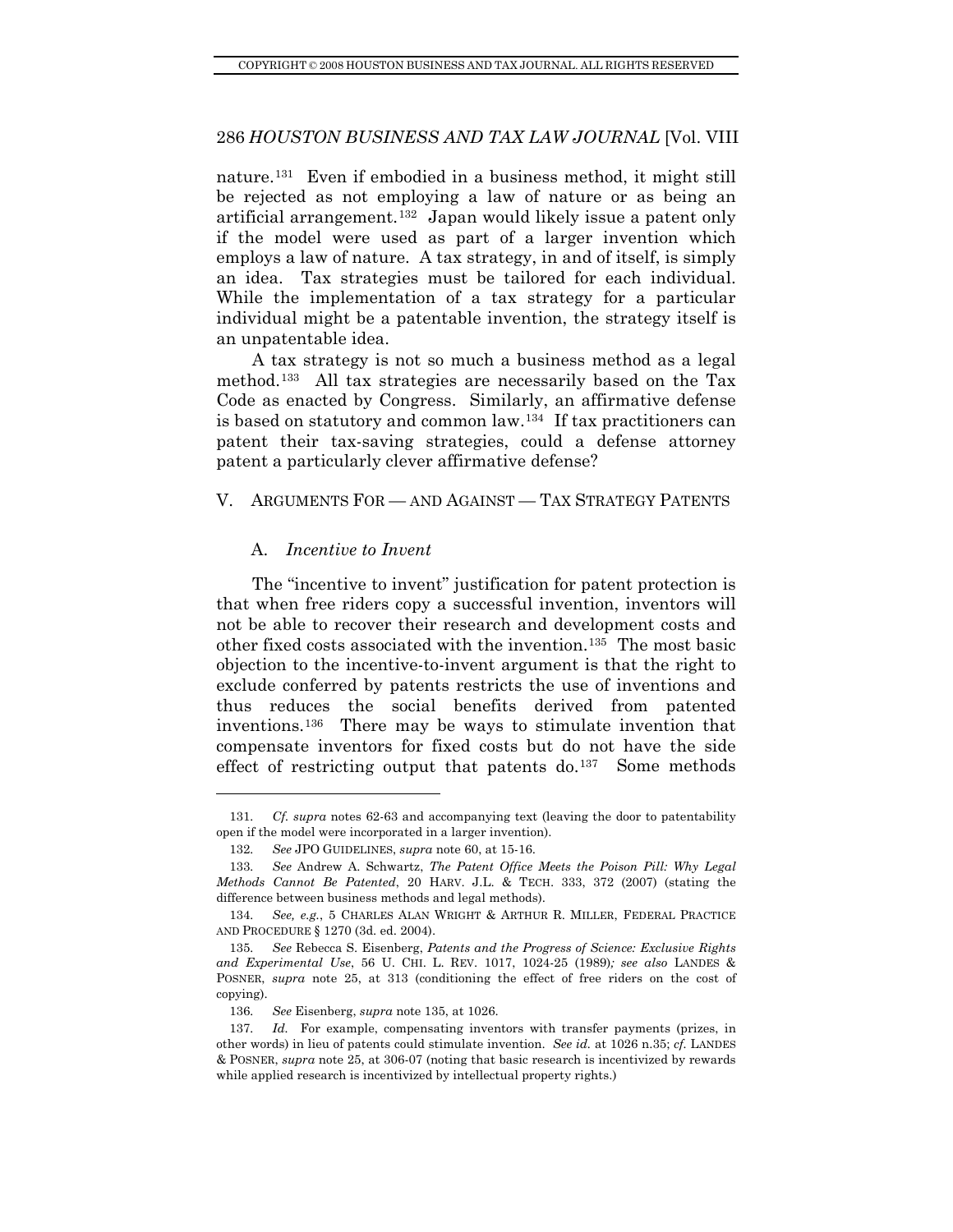l

than they do in the sciences: may operate without direct government invention.[138](#page-16-0) These "non-pecuniary incentives" reward different behavior in the arts

> The principal rewards of aesthetic achievement flow to the authors (composers, painters, etc.) of the expressive works themselves rather than to the creators of the "ideas" reflected in them . . . . The situation is the opposite in scientific and technological fields. There fame, a potent motivator with often a cash value to boot, goes to the discoverer of basic ideas rather than to the individuals who perfect their application. This is an argument for providing greater legal protection and therefore economic rewards to applicators than to discoverers in the scientific and technological as opposed to the cultural domain, and that is approximately the line drawn by the patent law. However, the line is eroding.[139](#page-16-1)

Because the rewards of implementing a tax strategy go to the practitioner who implements it, and not to the person who discovered it, implementations of tax strategies are more like expressive works than scientific or technological works, and do not merit or require patent protection.

The higher the cost of research and development, and the lower the cost of copying, the more compelling the "incentive to invent" argument becomes because stronger patent protection will be required to ensure the inventor can recoup the fixed costs of developing the invention.[140](#page-16-2)

Yet, the rights conferred by a U.S. patent do not depend on research and development costs, the cost of copying, or any other factor.<sup>[141](#page-16-3)</sup> The same rights accrue to the "inventor" of a tax

<span id="page-16-0"></span><sup>138</sup>*. See, e.g.*, Eisenberg, *supra* note 135, at 1026 n.35, 1027 (noting, as an example, that non-patent barriers to the market place could protect inventors from competition such that patents would not be needed to make research and development a profitable venture).

<span id="page-16-1"></span> <sup>139.</sup> LANDES & POSNER, *supra* note 25, at 307-08 (footnote omitted). For a comparison of the notion of ideas in the expressive and inventive realms, *see supra* note 125 and accompanying text.

<span id="page-16-2"></span> <sup>140.</sup> LANDES & POSNER, *supra* note 25, at 300; *see also* Eisenberg, *supra* note 135, at 1025.

<span id="page-16-3"></span><sup>141</sup>*. See* LANDES & POSNER, *supra* note 25, at 300; *see also* 35 U.S.C. § 154(a)(2) (2000) (providing that the duration of a patent once issued is twenty years from the date the patent application was filed, unless there is a reference to an earlier-filed application. The earlier time controls.); *id.* §§ 283, 284, 289 (mandating that injunctions can be granted based on principles of equity, damages can be awarded in an amount adequate to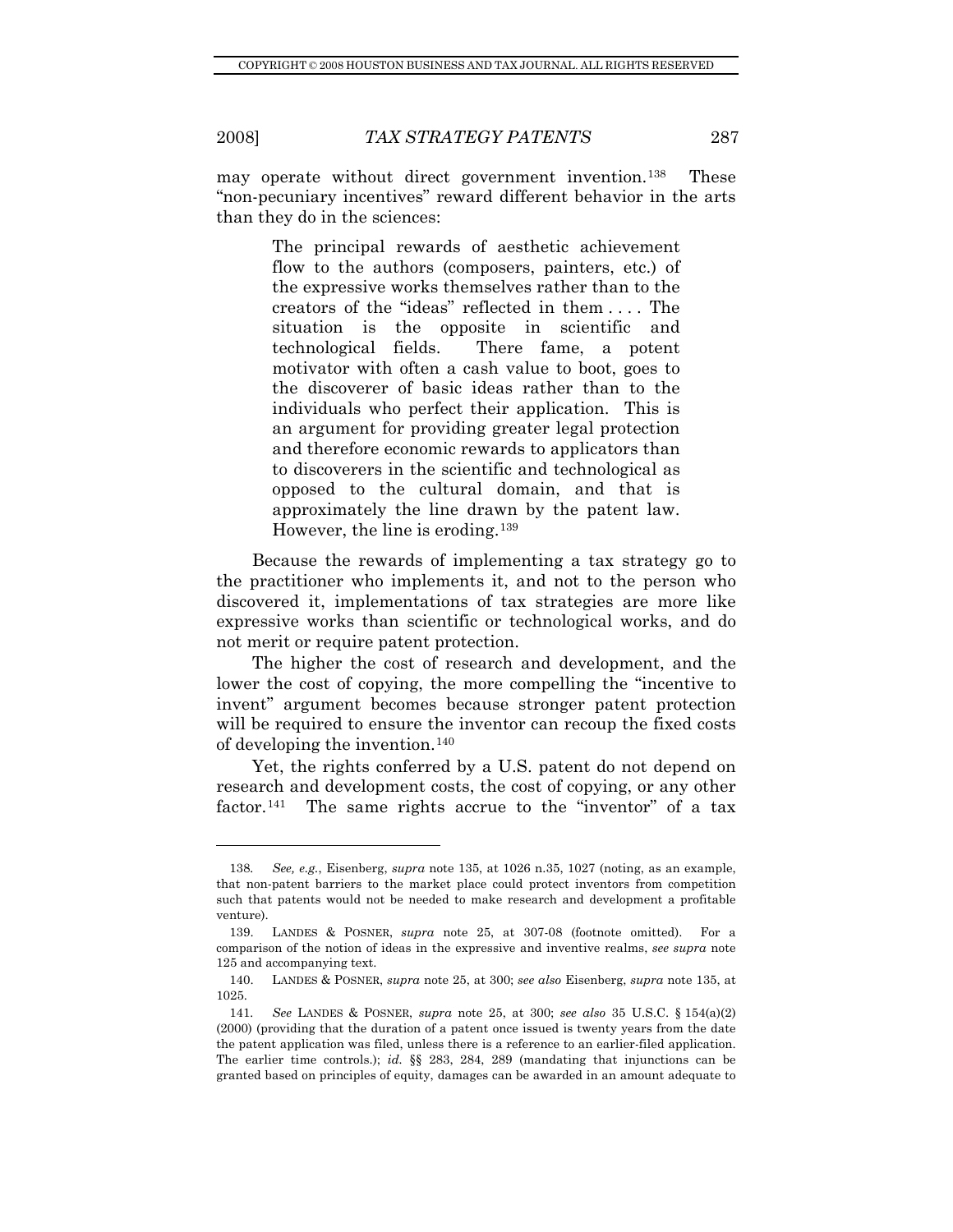<span id="page-17-0"></span>strategy who had relatively little fixed costs—or whose costs were paid by the first client—as accrue to the inventor of a new drug who spent millions of dollars on research and development.[142](#page-17-1)

Another objection to the "incentive to invent" justification is that when the broad rights and remedies granted to a patentee are out of proportion to the costs incurred, there is a danger the inventor will be able to charge too high a price, that he will recoup more than the fixed costs of invention, and that many potential users will not be able to afford the invention.[143](#page-17-2) Ideally, patents allow inventors to charge a price that matches the value users receive from the inventions.<sup>[144](#page-17-3)</sup> If patentees are able to profit far beyond their investment, "the prospect of such windfalls will induce rent-seeking behavior, with a resulting waste of resources illustrated by patent races."<sup>[145](#page-17-4)</sup>

### B. *Incentive to Disclose*

l

The "incentive to disclose" argument is that without patent protection, inventors would keep their inventions secret, preventing the public from benefiting from their knowledge, and leading to socially wasteful duplication of effort.<sup>[146](#page-17-5)</sup> While this argument is open to question, and counterexamples can be given, $147$  the grant of exclusive rights which survive disclosure would tend to make disclosure feasible.<sup>[148](#page-17-7)</sup> Disclosure allows

compensate for patent infringement, and additional damages can be awarded for total profit as long as it is not less than \$250).

<span id="page-17-1"></span> <sup>142.</sup> However, design patents and utility patents do have some differences in duration and remedies. *Compare* 35 U.S.C. § 173 (2000) (fourteen years for design patents) *with* 35 U.S.C. § 154 (2000) (twenty years from date of filing for utility patents). The owner of a design patent also gets the "additional remedy" of the infringer's profits. 35 U.S.C. § 289 (2000).

 <sup>143.</sup> LANDES & POSNER, *supra* note 25, at 296.

 <sup>144.</sup> Eisenberg, *supra* note 135, at 1025-26.

<span id="page-17-4"></span><span id="page-17-3"></span><span id="page-17-2"></span> <sup>145.</sup> LANDES & POSNER, *supra* note 25, at 300. Economic rent is "payment above the supply price or opportunity cost for the use of a resource that is fixed in supply. The payment, therefore, is above the minimum amount necessary to assure the continued supply of that factor of production. . . . The limitation of supply may be temporary or permanent, so the ability to extract economic rent also may be temporary or permanent." KENYON A. KNOPF, A LEXICON OF ECONOMICS 88-89 (1991). Rent seeking refers to the allocation of "resources in an effort to obtain a monopoly." 4 THE NEW PALGRAVE: A DICTIONARY OF ECONOMICS 147 (John Eatwell et al. eds., 1987). Of course, by definition only one of the entities seeking a given monopoly will be successful. "[T]he activity of creating monopolies is a competitive industry." *Id.*

 <sup>146.</sup> Eisenberg, *supra* note 135, at 1028.

<span id="page-17-7"></span><span id="page-17-6"></span><span id="page-17-5"></span> <sup>147.</sup> For example, the formula for Coca-Cola has been a trade secret since 1886. Coca Cola, The Chronicle of Coca-Cola, http://www.thecoca-colacompany.com/heritage/ chronicle\_birth\_refreshing\_idea.html (last visited Oct. 14, 2007).

 <sup>148.</sup> Eisenberg, *supra* note 135, at 1028-29.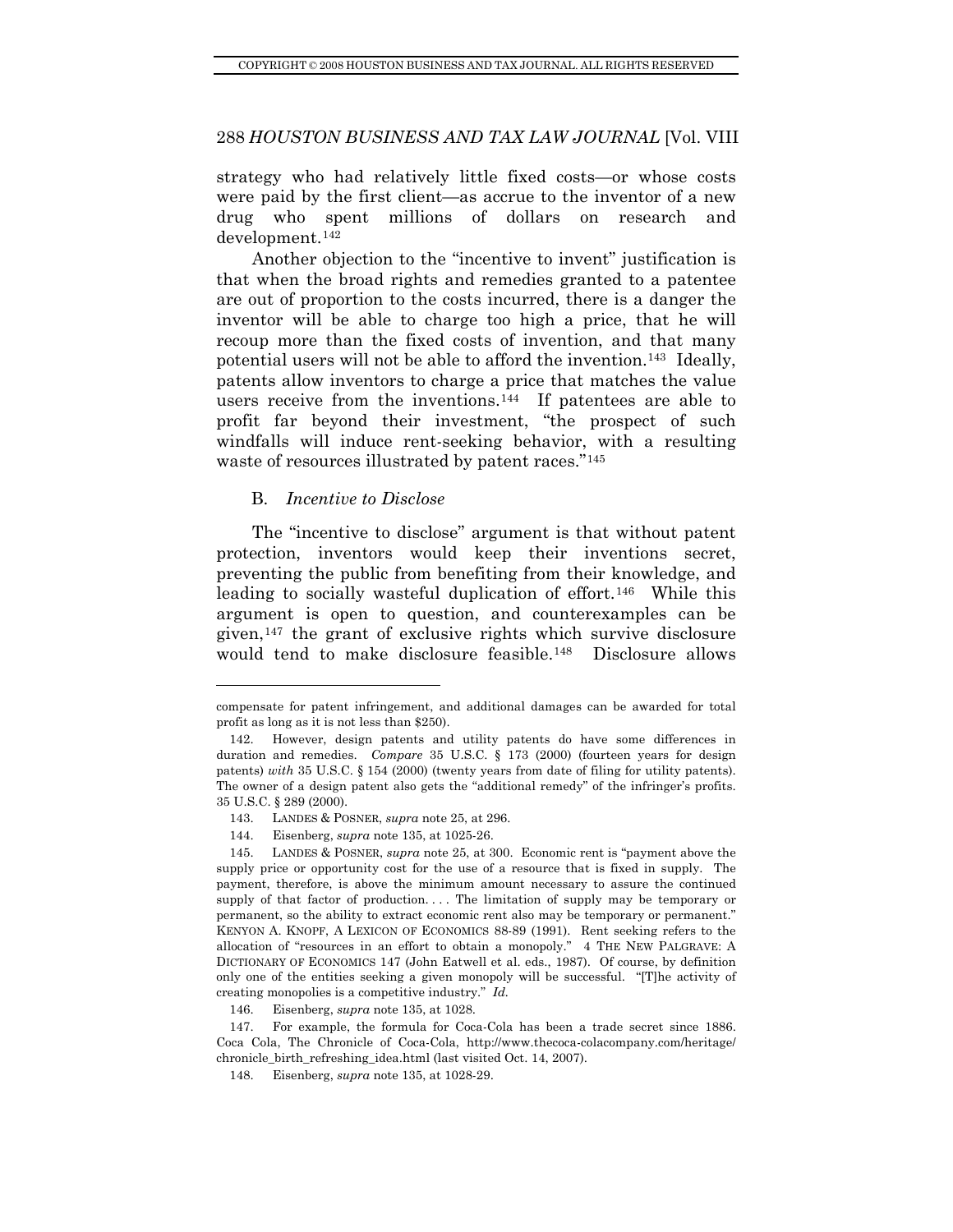<span id="page-18-0"></span>other inventors to "invent around" the patented invention, that is, to duplicate the technology without infringing on the claims.[149](#page-18-1) This seems socially wasteful because it involves duplication of effort, but after the initial duplication, it could lead new inventors down new paths to further, and perhaps more profitable, discoveries.[150](#page-18-2) With tax strategies, the inventor might choose not to disclose because it would be too difficult to detect infringers and too costly to litigate.

#### VI. TAX PATENTS AND TAX POLICY

#### A. *Fifth Amendment Issues*

As public law, the tax code ought to apply to all taxpayers equally.[151](#page-18-3) This argument ultimately rests on that "last resort of constitutional arguments,"[152](#page-18-4) the equal protection clause.[153](#page-18-5) Indeed, almost any law discriminates against someone,[154](#page-18-6) but patented tax strategies zone off portions of the Internal Revenue Code, which is in the public domain.<sup>[155](#page-18-7)</sup> "Zoning decisions often contain a heavy dose of politics, not necessarily of the partisan kind, but of the kind that involves a decision whether a given benefit or detriment should be conferred on group A or group B."<sup>[156](#page-18-8)</sup> In extreme cases, patenting a tax strategy would allow preemption or capture (or taking, in Fifth Amendment terms) of part of the tax code for the benefit of the patentee.[157](#page-18-9)

 <sup>149.</sup> LANDES & POSNER, *supra* note 25, at 295.

<sup>150</sup>*. See* Eisenberg, *supra* note 135, at 1028 n.44.

<span id="page-18-3"></span><span id="page-18-2"></span><span id="page-18-1"></span><sup>151</sup>*. See* Int'l Bus. Machs. Corp. v. United States, 343 F.2d 914, 920 (Ct. Cl. 1965); *accord* Blanchard, *supra* note 10 ("We [the New York State Bar Association Tax Section] believe that tax ideas should be generally available to all taxpayers.").

<span id="page-18-4"></span> <sup>152.</sup> Buck v. Bell, 274 U.S. 200, 208 (1927) (Holmes, J.) (attempting to disparage attacks on the decision).

<span id="page-18-5"></span> <sup>153.</sup> U.S. CONST. amend. V; *see also* Bolling v. Sharpe, 347 U.S. 497 (1954) (applying equal protection to the federal government via the Fifth Amendment's due process clause).

<span id="page-18-6"></span><sup>154</sup>*. See* ERWIN CHEMERINSKY, CONSTITUTIONAL LAW: PRINCIPLES AND POLICIES 668 (3d ed. 2006).

<span id="page-18-7"></span><sup>155</sup>*. See* Wheaton v. Peters, 33 U.S. 591, 621 (1834). ("If either statutes or decisions could be made private property, it would be in the power of an individual to shut out the light by which we guide our actions.").

<span id="page-18-8"></span> <sup>156.</sup> DAVID CRUMP, DAVID S. CAUDILL & DAVID CHARLES HRICIK, PROPERTY: CASES, DOCUMENTS, AND LAWYERING STRATEGIES 547 (2004).

<span id="page-18-9"></span> <sup>157.</sup> STAFF OF J. COMM. ON TAXATION*,* 109TH CONG., BACKGROUND AND ISSUES RELATING TO THE PATENTING OF TAX ADVICE 1 (Comm. Print 2006), *available at*  http://www.house.gov/jct/x-31-06.pdf; *see also* U.S. CONST. amend. V.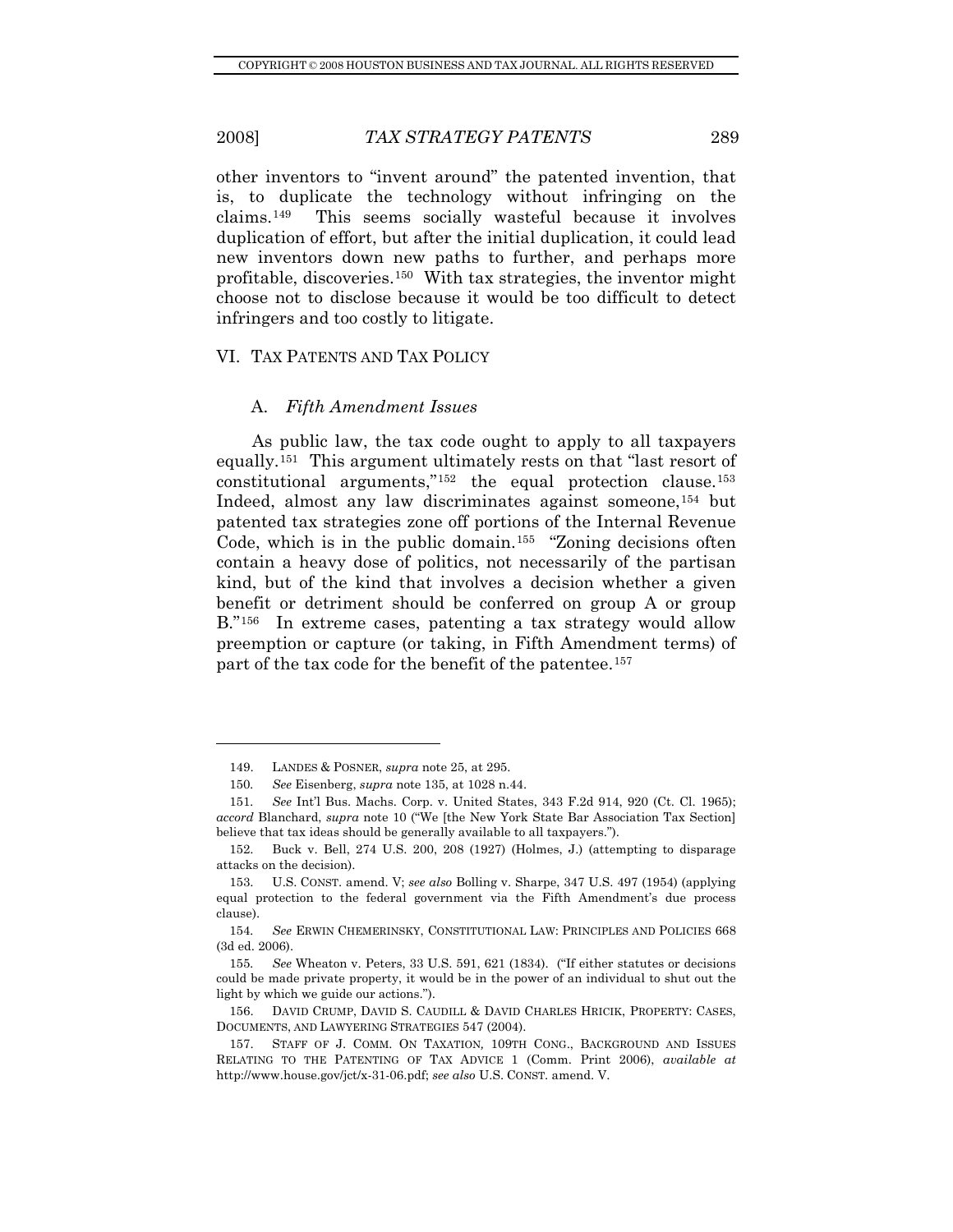#### B. *Politics and Rent-seeking Behavior*

<span id="page-19-0"></span>Allowing patents on tax strategies would alter the tax base from what Congress anticipated when it enacted the tax code.<sup>[158](#page-19-1)</sup> In shaping tax policy, Congress makes political decisions.[159](#page-19-2) The grant of a patent is also a political decision in that it confers a benefit on the patentee at the expense of all others, who are excluded from practicing the invention. Patents on tax strategies represent two layers of political decisions, both of which are susceptible to special interests and can promote rent-seeking behavior, with its consequent social costs.[160](#page-19-3) The question becomes whether the benefits conferred by a tax strategy patent justify the resultant social costs and inefficient redistribution of resources.[161](#page-19-4) One of the costs associated with tax strategy patents is that Congress can no longer shape tax policy on its own; it must share that power with individual patent holders.<sup>[162](#page-19-5)</sup>

#### VII. REMEDIES FOR TAX STRATEGY PATENTS

#### A. *Constitutional and Statutory Remedies*

Several remedies exist to curb the proliferation of tax strategy patents. One such remedy would be to enact legislation granting safe harbor to those who use a patented tax strategy. In 2000, Congress passed the Physicians Immunity Statute[163](#page-19-6) which protects a doctor who performs a patented medical procedure on a patient from being sued for patent infringement.[164](#page-19-7) Thus, a medical procedure patent holder would not be able to get damages or injunctive relief from a licensed medical practitioner who carried out that procedure.<sup>[165](#page-19-8)</sup> Without a claim for relief, the patent is essentially unenforceable.[166](#page-19-9) The statute "expressly does not cover products, compositions of matter, and

<span id="page-19-1"></span><sup>158</sup>*. See generally* H.R. REP. NO. 109-430 (2006) (discussing tax policy choices and their impact on U.S. macroeconomic performance). "In the case of tax strategies that embody behavior that the tax law specifically intends to encourage, permitting patent protection could frustrate congressional intent." Blanchard, *supra* note 10.

<sup>159</sup>*. See* H.R. REP. NO. 109-430, at 4.

<sup>160</sup>*. See supra* note 145 and accompanying text.

<span id="page-19-4"></span><span id="page-19-3"></span><span id="page-19-2"></span><sup>161</sup>*. See* THE NEW PALGRAVE, *supra* note 145, at 147-48. "[T]he argument against rent seeking turns out also to be an argument against political corruption." *Id.* at 148.

<span id="page-19-8"></span><span id="page-19-7"></span><span id="page-19-6"></span><span id="page-19-5"></span> <sup>162.</sup> Paul Devinsky, John Fuisz & Thomas Sykes, *Whose Tax Law is It?*, 29 LEGAL TIMES 42, Oct. 16, 2006, at S12.

 <sup>163. 35</sup> U.S.C. § 287(c) (Supp. I 2003).

<sup>164</sup>*. See* J. COMM. ON TAXATION*, supra* note 157, at 15.

<sup>165</sup>*. See id.* at 16.

<span id="page-19-9"></span> <sup>166.</sup> Thomas, *supra* note 16, at 1177.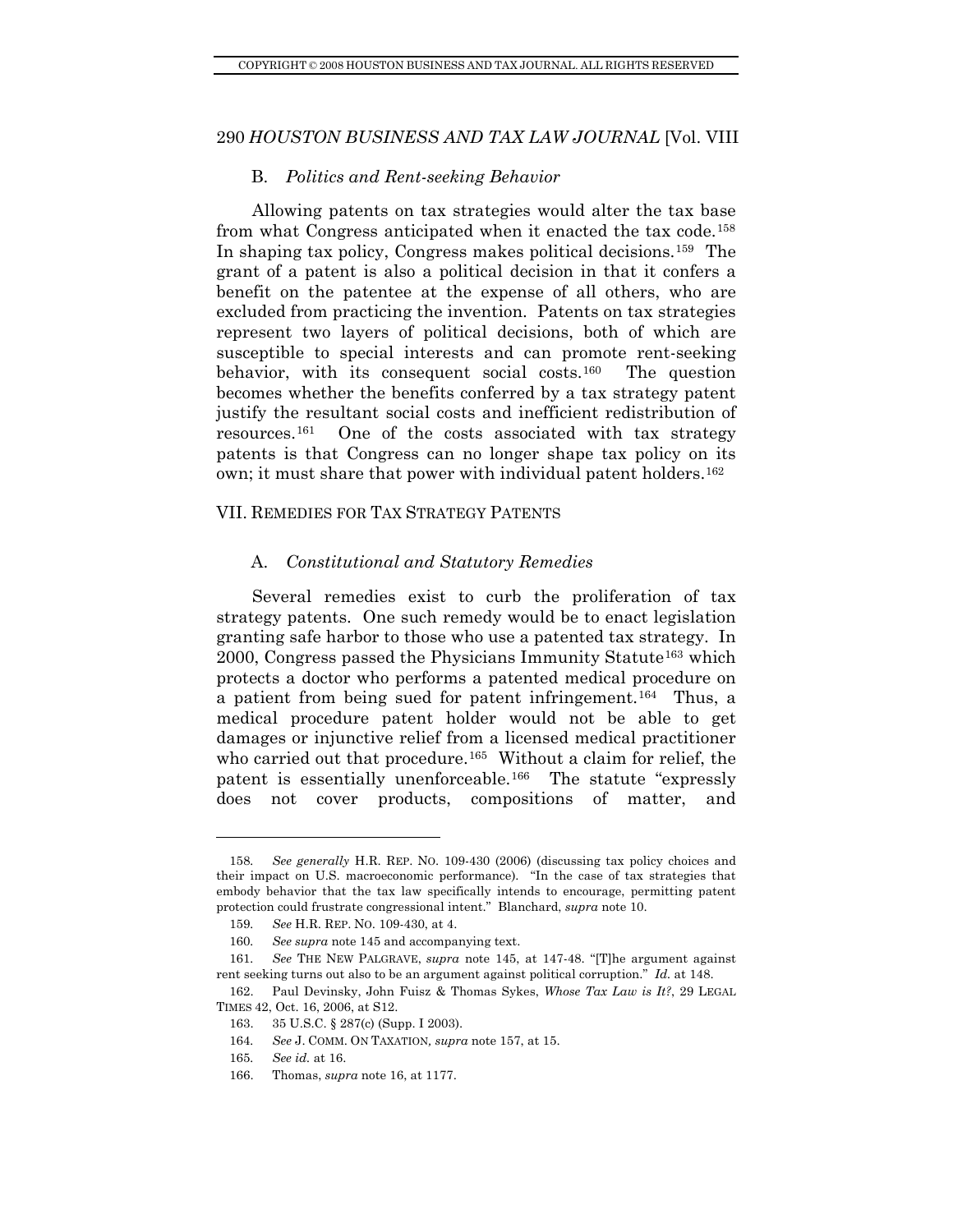biotechnologies."[167](#page-20-0) It is an open question whether the business community will be able to organize and effect a change in the patentability of tax strategies in the way the medical community has with medical procedures.<sup>[168](#page-20-1)</sup> "Few occupations are as wellorganized, imbued with a sense of profession and capable of employing the rhetoric of public service as the practice of medicine.["169](#page-20-2)

Yet many of the same legal and ethical arguments that cover the doctor/patient relationship apply to tax practitioners and taxpayers.[170](#page-20-3) Justifications for the Physicians' Immunity Statute included "a patient's restricted access to care, the higher costs of health care caused by patent royalties, and the duty of physicians to share knowledge with others."[171](#page-20-4) The problem with the Physicians' Immunity Statute, and with safe harbor legislation in general, is that it goes against the provision of the Agreement on Trade-Related Aspects of Intellectual Property Rights ("TRIPS Agreement") that "patents shall be available and patent rights enjoyable without discrimination as to... the field of technology. . . ."[172](#page-20-5) The TRIPS Agreement expressly allows medical treatment to be excluded from patentable subject matter,  $173$  but once patented, patent holders must enjoy the same rights as other patentees.[174](#page-20-7)

Similarly, an objection to the Physicians' Immunity Statute could apply in a tax context: Elimination of remedies for infringement would destroy the incentive to invent.[175](#page-20-8) This argument makes several presumptions. First, it presumes that remedies for infringement will provide the sole incentive to invent. This may be more true for U.S. doctors than for tax practitioners. Second, the argument presumes that any remedies for infringement will go to the inventor's recouping research and development costs.[176](#page-20-9) This assumption ignores the reality that

 <sup>167.</sup> J. COMM. ON TAXATION, *supra* note 157, at 16.

 <sup>168.</sup> Thomas, *supra* note 16, at 1177.

<sup>169</sup>*. Id.*

<span id="page-20-3"></span><span id="page-20-2"></span><span id="page-20-1"></span><span id="page-20-0"></span><sup>170</sup>*. See* Steve Dirksen, *A Reconsideration of the Physicians' Immunity Statute*, 2001 DUKE L. & TECH. REV. 27, (2001) (proposing alternative methods to more effectively accomplish the goals of the Physicians' Immunity Statute).

<sup>171</sup>*. Id.* at 2.

<span id="page-20-6"></span><span id="page-20-5"></span><span id="page-20-4"></span> <sup>172.</sup> TRIPS Agreement; *supra* note 69, at Part II, § 5, art. 27, ¶ 1; *see* Thomas, *supra* note 16, at 1177.

 <sup>173.</sup> TRIPS Agreement, *supra* note 69, at Part II, § 5, art. 27, ¶ 2.

 <sup>174.</sup> Thomas, *supra* note 16, at 1177.

 <sup>175.</sup> Dirksen, *supra* note 170, at 4.

<span id="page-20-9"></span><span id="page-20-8"></span><span id="page-20-7"></span> <sup>176.</sup> Research and development costs are only one of the fixed costs involved in securing a patent. Rent-seeking behavior involves the redistribution of resources, and is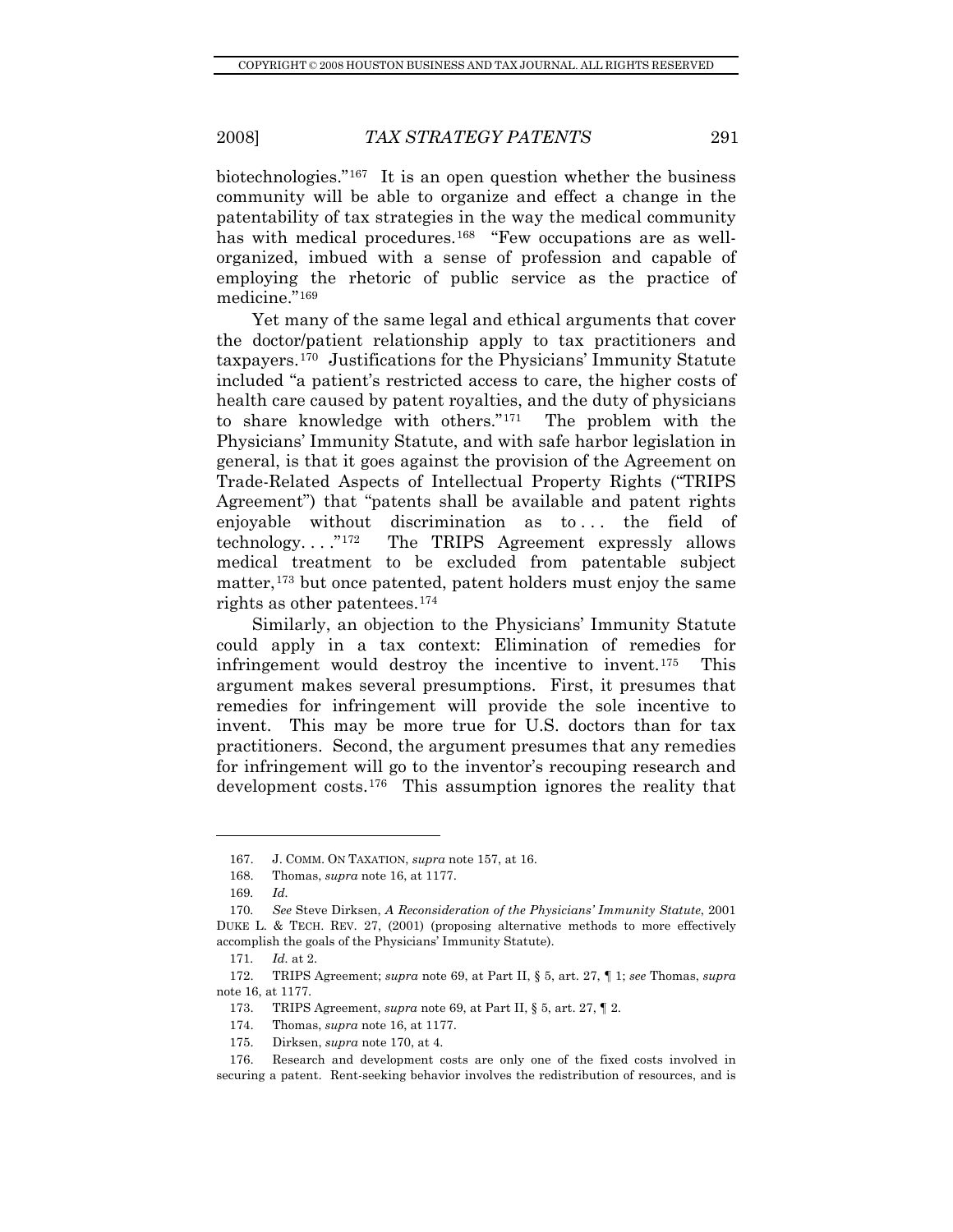patent rights are often licensed or sold to third parties, referred to as "patent trolls," who then profit from enforcing intellectual property rights. [177](#page-21-0)

In addition to safe harbor legislation, ad hoc legislation denying patentability is always an option. There are already a couple of examples of this in the U.S. Code. For instance, a patent may be withheld in the interest of national security.[178](#page-21-1) Furthermore, no patent will be granted for "any invention or discovery which is useful solely in the utilization of special nuclear material or atomic energy in an atomic weapon."[179](#page-21-2) Both a bill that would grant safe harbor<sup>[180](#page-21-3)</sup> and a bill that would prohibit tax strategy patents<sup>[181](#page-21-4)</sup> were introduced in the 110th Congress in 2007.

Another remedy would be for the government to take action against the holder of a tax strategy patent based on federal antitrust legislation.[182](#page-21-5) Two examples of such laws are the Federal Trade Commission Act<sup>183</sup> and the Sherman Act.<sup>[184](#page-21-7)</sup> Relief under section 2 of the Sherman Act is predicated on showing that "the patentee has monopoly power in the relevant market, and that it has acquired or is maintaining that power in an anticompetitive manner."[185](#page-21-8) The fact that a patentee owns a patent does not demonstrate market power.[186](#page-21-9) Since the patent

178. 35 U.S.C. § 181 (Supp. III 2003).

one example of transaction costs not related to research and development. *See* THE NEW PALGRAVE, *supra* note 145, at 147.

<span id="page-21-0"></span> <sup>177.</sup> Patent trolls are "nonproductive patent consolidators who acquire patents allegedly for the purpose of extorting a substantial settlement or judgment from productive companies." Robert E. Thomas, *Vanquishing Copyright Pirates and Patent Trolls: The Divergent Evolution of Copyright and Patent Laws*, 43 AM. BUS. L.J. 689, 692 (2006); *see generally* Thomas L. Casagrande, *The Reach of* eBay Inc. v. MercExchange, L.L.C.: *Not Just for Trolls and Patents*, HOUSTON LAWYER, Nov./Dec. 2006, at 10, available at http://www.thehoustonlawyer.com/aa\_nov06/page10.htm.

 <sup>179. 42</sup> U.S.C. § 2181 (2000).

<span id="page-21-3"></span><span id="page-21-2"></span><span id="page-21-1"></span> <sup>180.</sup> H.R. 2365, 110th Cong. (2007) (amending 35 U.S.C. § 287 to provide safe harbor to the user of any patented "tax planning method").

<span id="page-21-4"></span> <sup>181.</sup> Stop Tax Haven Abuse Act, S. 681, 110th Cong. § 303 (2007) (denying patentability under 35 U.S.C. § 102 to any invention "designed to minimize, avoid, defer, or otherwise affect the liability for Federal, State, local, or foreign tax").

<span id="page-21-5"></span> <sup>182.</sup> Janice M. Mueller, *Patent Misuse Through the Capture of Industry Standards*, 17 BERKELEY TECH. L.J. 623, 653 (2002).

<span id="page-21-6"></span> <sup>183.</sup> Federal Trade Commission Act, Pub. L. No. 63-203, 38 Stat. 717 (1914) (codified as amended in scattered sections of 15 U.S.C.).

<span id="page-21-7"></span> <sup>184.</sup> Sherman Anti-Trust Act, ch. 647, 26 Stat. 209 (1890) (codified as amended in scattered sections of 15 U.S.C.); *see also* Mueller, *supra* note 182, at 653-54.

<sup>185</sup>*. Id.* at 654; *see also* Sherman Anti-Trust Act § 2.

<span id="page-21-9"></span><span id="page-21-8"></span> <sup>186.</sup> Ill. Tool Works Inc. v. Indep. Ink, Inc., 547 U.S. 28, 43 n.4 (2006); Haris Apostolopoulos, *Refusal-To-Deal Cases of IP Rights at the Aftermarket in the US and EU Law: Converging of Both Law Systems Through Speaking The Same Language of Law and Economics*, 7 CHI.-KENT J. INT'L & COMP. L. 144, 149 (2007).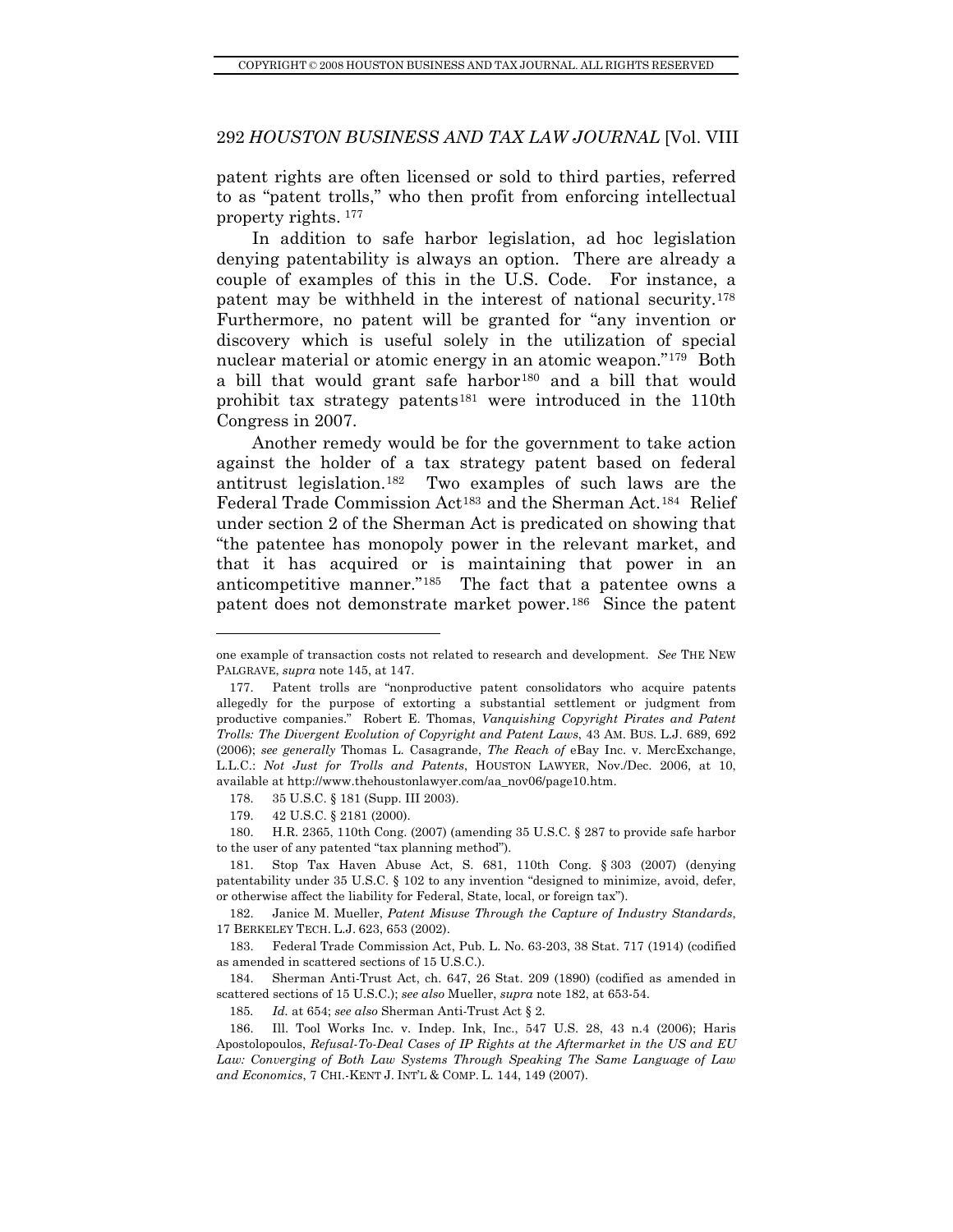conveys a statutory right to exclude, many actions that might otherwise be considered anticompetitive are part of "typical patent owner behavior."[187](#page-22-0) To prevail in a patent infringement suit on an antitrust counterclaim a defendant must show either that the patent was fraudulently obtained[188](#page-22-1) or that the infringement litigation is a "sham,"[189](#page-22-2) in that the lawsuit is "objectively baseless"[190](#page-22-3) and is in reality an "anticompetitive weapon"[191](#page-22-4) designed to "interfere directly with the business relationships of a competitor."[192](#page-22-5)

If a particular tax strategy were determined to be an "essential facility," it would be an antitrust violation for the patentee "to deny access . . . at nondiscriminatory terms."[193](#page-22-6) Just because the inventor has been granted patent rights does not mean the invention is essential. If obtaining the patent only results in higher costs to competitors or requires them to adopt a non-infringing alternative, the essential facilities doctrine does not apply.[194](#page-22-7) The doctrine only comes into play when the patentee has the power to eliminate competition.[195](#page-22-8) However, patented tax strategies affect both tax practitioners, who are in competition with one another, and individual taxpayers. When a tax strategy captures the only means of complying with — or taking advantage of  $\sim$  a provision of the Tax Code, the taxpayer is faced with choosing between noncompliance or foregoing a legislatively conferred tax benefit.[196](#page-22-9) In that case, the rationale for applying the essential facilities doctrine becomes more compelling.

Attempts to capture public tax law for private benefit may backfire should the government decide to exercise its powers of eminent domain, a fifth possible remedy against tax strategy

 <sup>187.</sup> Mueller, *supra* note 182, at 654.

<sup>188</sup>*. Id.*

<sup>189</sup>*. Id.* at 655 & n.166.

<span id="page-22-3"></span><span id="page-22-2"></span><span id="page-22-1"></span><span id="page-22-0"></span> <sup>190.</sup> Prof'l Real Estate Investors, Inc. v. Columbia Pictures Indus., Inc., 508 U.S. 49, 60 (1993).

<span id="page-22-4"></span><sup>191</sup>*. Id.* at 61 (quoting City of Columbia v. Omni Outdoor Adver., Inc., 499 U.S. 365, 366 (1991)).

<span id="page-22-5"></span><sup>192</sup>*. Id.* at 60-61 (quoting E. R.R. Presidents Conference v. Noerr Motor Freight, Inc., 365 U.S. 127, 144 (1961)).

<span id="page-22-6"></span><sup>193</sup>*. See* Mueller, *supra* note 182, at 655-56 (discussing the essential facilities doctrine).

<sup>194</sup>*. Id.* at 656 & n.174.

<span id="page-22-9"></span><span id="page-22-8"></span><span id="page-22-7"></span><sup>195</sup>*. See* Alaska Airlines, Inc. v. United Airlines, Inc., 948 F.2d 536, 545-46 & n.14 (9th Cir. 1991).

<sup>196</sup>*. See* Mueller, *supra* note 182, at 656-57.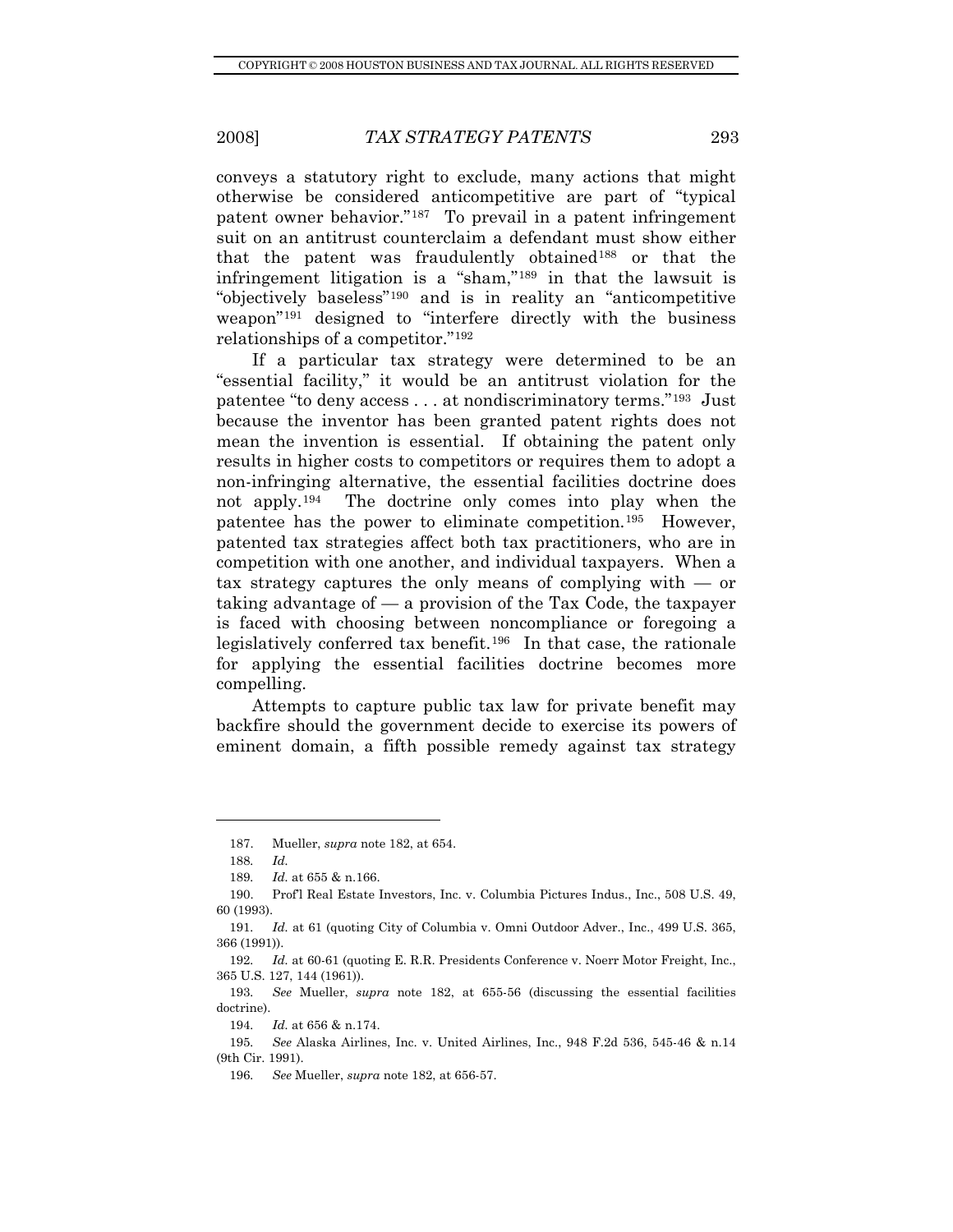patents. The Tax Code is a de jure standard<sup>[197](#page-23-0)</sup> promulgated by Congress, and for many individuals and corporations in the United States and abroad it is a "mandatory de jure standard."[198](#page-23-1) As a practical matter, this is what distinguishes government standards from industry standards: Compliance is mandatory and enforceable by civil and criminal penalties. In principle, this is also what distinguishes legal methods from business methods: The underlying law on which the legal method is based is not economics or science, and not an industry standard, but public law. This dependence on public law also distinguishes tax strategy patents from other business method patents.[199](#page-23-2) The patented tax strategy is designed not to make money but to save taxes. But for the Tax Code, the tax strategy would not exist.<sup>[200](#page-23-3)</sup>

Most case law on the subject of government-mandated standards involves public health and safety. For example, in *SmithKline Beecham Consumer Healthcare, L.P. v. Watson Pharmaceuticals, Inc.*, the court found that FDA regulations required Watson to use SmithKline's drug label, and thus precluded an action for copyright infringement.[201](#page-23-4) The court saw its decision as resolving a conflict between the Copyright Act and the Federal Food, Drug and Cosmetic Act, and did not reach the defendant's theories of fair use and implied license.[202](#page-23-5) In *Vitamin Technologists, Inc. v. Wisconsin Alumni Research Foundation*, the Ninth Circuit refused to enforce patent rights and held the patents invalid in the name of public interest.[203](#page-23-6) The initiation of eminent domain proceedings against a patent holder is an extreme step and probably not justified except in

<span id="page-23-0"></span><sup>197</sup>*. See* Larry Seltzer, *The Standards Industry*, INTERNET WORLD, Apr. 15, 2001, at 50-51, available at http://www.internetworld.com/magazine.php?inc=041501/ 04.15.01internettech1.html; Mueller, *supra* note 182, at 634.

<span id="page-23-1"></span> <sup>198.</sup> Mueller, *supra* note 182, at 634-35; *see* I.R.C. §§ 1, 2, 55 (2000). "[I]n this world nothing can be said to be certain, except death and taxes." 10 BENJAMIN FRANKLIN, THE WORKS OF BENJAMIN FRANKLIN 410 (Jared Sparks ed., Hillard Gray 1840).

<span id="page-23-2"></span><sup>199</sup>*. Compare* U.S. Patent No. 6,567,790, *supra* note 5, *with* U.S. Patent No. 5,913,056 (filed Mar. 9, 1993) (as discussed in *State Street*, 149 F.3d 1368).

<span id="page-23-3"></span> <sup>200. &</sup>quot;[T]he essence of a technology standard is the definition of a core product and a complimentary product, for example, a compact disc player and a compact disc. The definition allows any number of manufacturers to produce cross-compatible core and complementary products." Mueller, *supra* note 182, at 632 n.47 (internal quotation marks omitted) (quoting Keith Lutsch et al., Compaq Computer Corp., *Standards Activities in the Computer Industry*, State Bar of Texas Intellectual Property Law Institute (San Antonio, Mar. 20-21, 1998)).

<span id="page-23-4"></span> <sup>201.</sup> SmithKline Beecham Consumer Healthcare, L.P. v. Watson Pharms. Inc., 211 F.3d 21, 25 (2d Cir. 2000).

<sup>202</sup>*. Id.*

<span id="page-23-6"></span><span id="page-23-5"></span> <sup>203.</sup> Vitamin Technologists, Inc. v. Wis. Alumni Research Found., 146 F.2d 941, 946- 47 (9th Cir. 1945).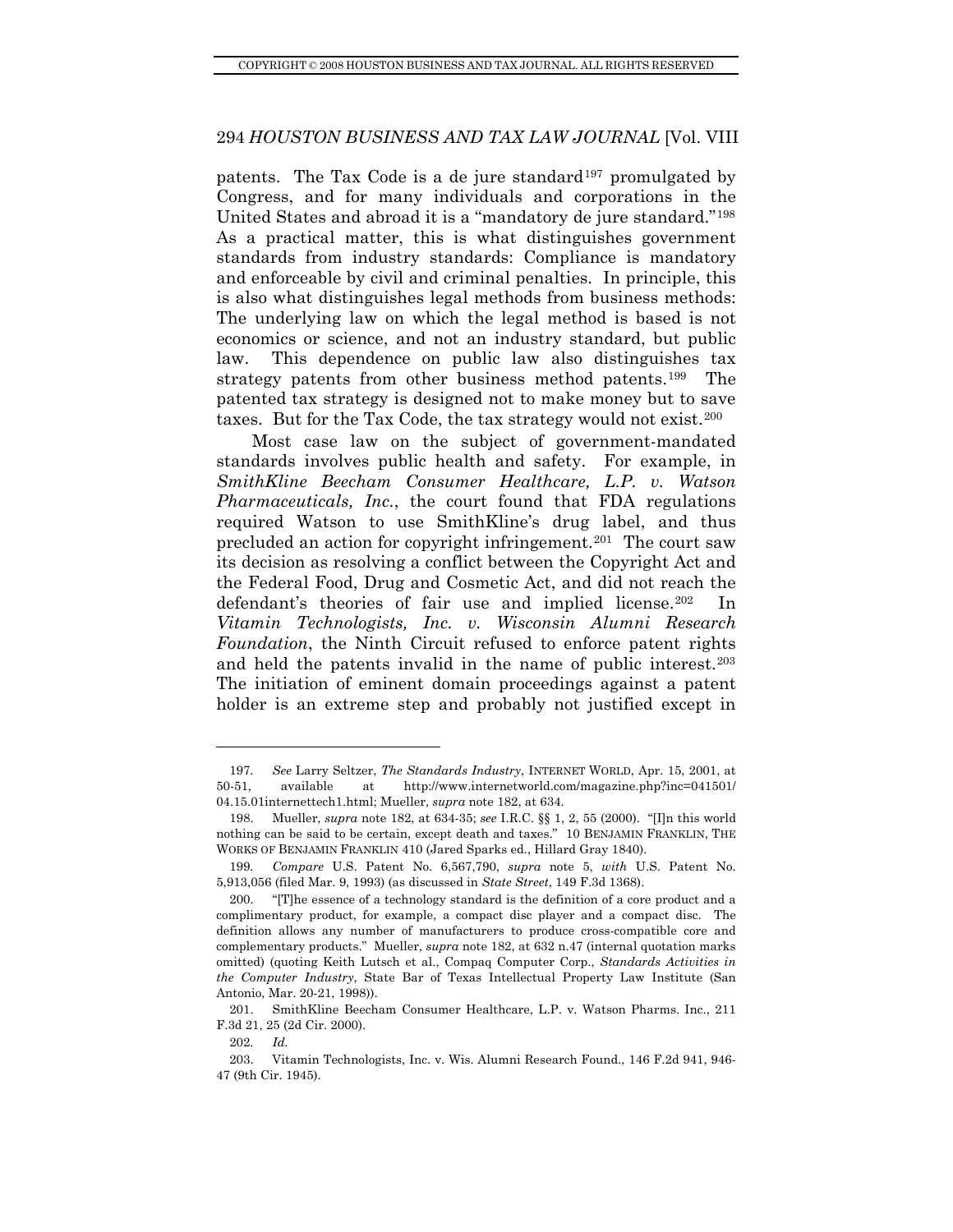<span id="page-24-0"></span>

cases where the patented tax strategy is the only means of complying with federal law.[204](#page-24-1)

## B. *Common Law Remedies*

Another third remedy for those who seek to manipulate tax policy for their own gain derives from the common law. If a patentee participates in standard-setting activity and does not disclose relevant patent rights where a duty to disclose exists, it may constitute fraud.[205](#page-24-2) Fraud-based remedies, such as equitable estoppel and implied license, depend on the plaintiff's showing a failure to disclose and detrimental reliance.<sup>[206](#page-24-3)</sup> The issue in establishing this sort of fraud in the case of tax strategy patents is whether there has been enough contact between the patentee and the ultimate user to show detrimental reliance.<sup>[207](#page-24-4)</sup> These doctrines would protect other tax practitioners who participated in the legislative process, but likely would not protect third parties, such as taxpayers, who could not show detrimental reliance on the patent holder's failure to disclose.<sup>[208](#page-24-5)</sup>

Finally, the patent misuse doctrine is a common law theory based in equity and developed before most U.S. antitrust law.[209](#page-24-6) It is intended to deter patentees who seek to expand their intellectual property rights beyond what the statutes grant in order to deter anticompetitive behavior.[210](#page-24-7) Patent misuse is an affirmative defense to a claim of patent infringement.[211](#page-24-8)

#### VIII.CONSEQUENCES OF TAX STRATEGY PATENTS

A thorny problem with tax strategy patents is pinning down exactly what constitutes infringement. Does infringement lie in the advice, in the transaction, or in the tax return? If giving tax

<span id="page-24-1"></span><sup>204</sup>*. See* Mueller, *supra* note 182, at 663 (explaining that significant legislative amendment would be necessary to extend the eminent domain statutory framework to patent infringements by non-government parties).

<span id="page-24-2"></span> <sup>205.</sup> Rambus Inc. v. Infineon Tech. AG, 318 F.3d 1081, 1105 (Fed. Cir. 2003). *But see id.* at 1107-10 (Prost, J., dissenting) (imposing an even greater duty than required under the majority opinion).

<span id="page-24-4"></span><span id="page-24-3"></span> <sup>206.</sup> Janice M. Mueller, *Patenting Industry Standards*, 34 J. MARSHALL L. REV. at 925 (2001).

<sup>207</sup>*. See* Mueller, *supra* note 182, at 659.

<sup>208</sup>*. See id.*

<sup>209</sup>*. Id.* at 671 & n.249.

<span id="page-24-7"></span><span id="page-24-6"></span><span id="page-24-5"></span><sup>210</sup>*. See* Kelly Hershey, *Patent Misuse:* Scheiber v. Dolby Laboratories, Inc., 18 BERKELEY TECH. L.J. 159, 161-62 (2003).

<span id="page-24-8"></span> <sup>211.</sup> Mueller, *supra* note 182, at 671 (citing Va. Panel Corp. v. Mac Panel Co., 133 F.3d 860, 868 (Fed. Cir. 1997); Windsurfing Int'l, Inc. v. AMF, Inc., 782 F.2d 995, 1001 (Fed. Cir. 1986)).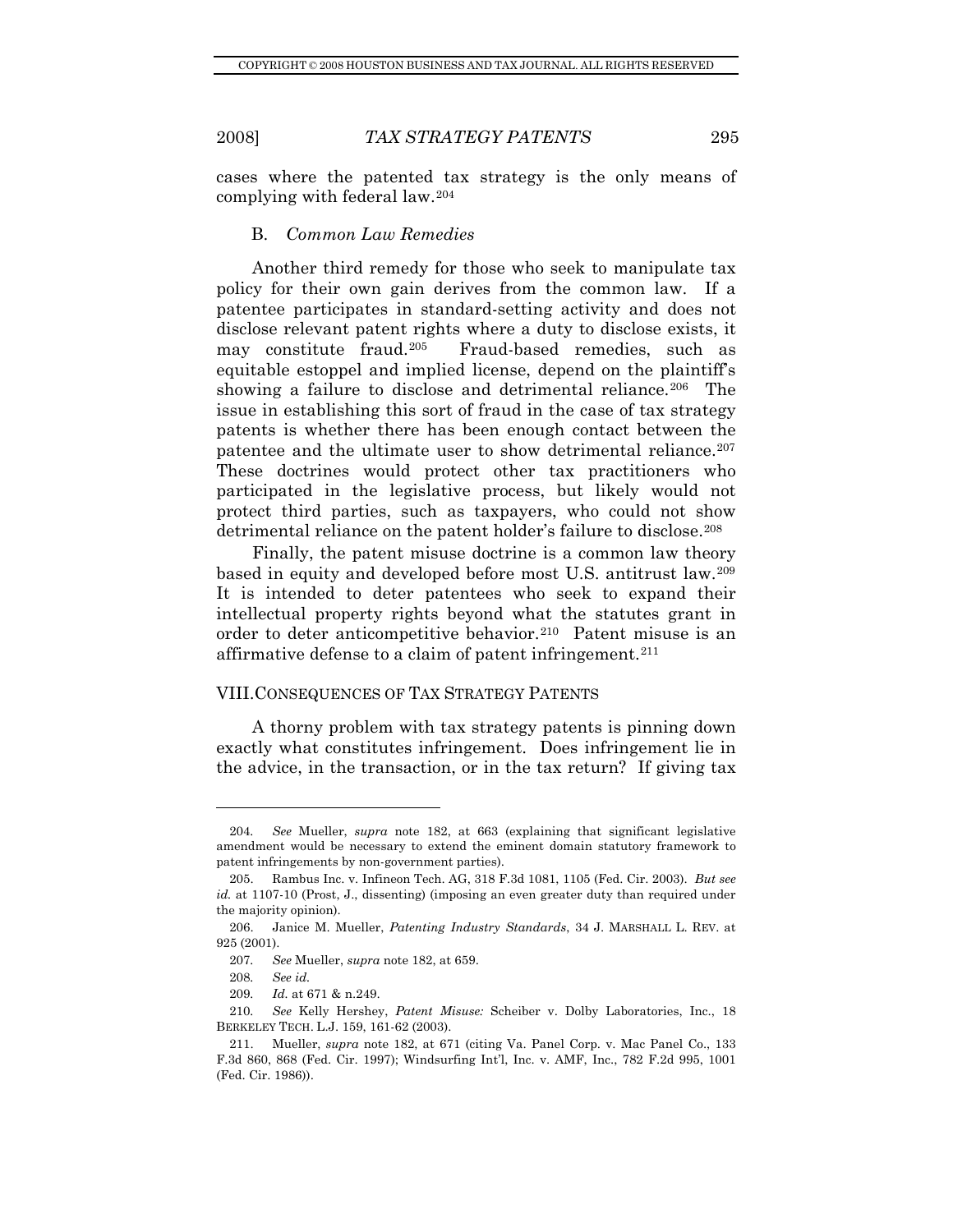<span id="page-25-0"></span>advice constitutes infringement, taking legal action against the practitioner would jeopardize the practitioner-client privilege and raise free speech issues.[212](#page-25-1)

Many tax strategies are structured as business transactions in which the taxpayer purchases financial products or enters into contractual relationships.[213](#page-25-2) A taxpayer's purchase of goods on the open market should not constitute patent infringement.[214](#page-25-3)

Some tax strategies may lie in how the return is prepared and filed; therefore, evidence of the use of the tax strategy may be found only on the return itself.<sup>[215](#page-25-4)</sup> However, tax returns are confidential.[216](#page-25-5) The president of the New York State Bar Association Tax Section wrote:

> We do not see how treating the preparation or filing of a tax return as constituting infringement in and of itself can possibly be viewed as good policy. Once a taxpayer has engaged in a transaction, the preparer and taxpayer are legally obligated to [report it]. Compliance with legal obligations should not constitute patent infringement.<sup>[217](#page-25-6)</sup>

Defending against an infringement action would also be difficult because much of the information required to prove the existence of prior art would be covered by the attorney-client privilege.[218](#page-25-7)

#### A. *Impact on the IRS*

Tax-strategy patents may make tax enforcement more difficult for the IRS. Certain transactions, including those involving tax shelters, are listed as "confidential transactions" and require disclosure to the IRS by the taxpayer.<sup>[219](#page-25-8)</sup> Because the substance of a tax patent is disclosed in the application, it is no

<sup>212</sup>*. See* Blanchard, *supra* note 10; *see also* U.S. CONST. amend. I.

<span id="page-25-2"></span><span id="page-25-1"></span> <sup>213.</sup> Examples include funding an annuity, or entering into a partnership. *See*  William A. Drennan, *The Patented Loophole: How Should Congress Respond to this Judicial Invention?*, 59 FLA. L. REV. 229 (2007).

<sup>214</sup>*. See* Blanchard, *supra* note 10.

<sup>215</sup>*. Id.*

<span id="page-25-6"></span><span id="page-25-5"></span><span id="page-25-4"></span><span id="page-25-3"></span> <sup>216.</sup> I.R.C. § 6103(a) (2000); *see also* Blanchard, *supra* note 10 (discussing the lack of tax strategy disclosure due to tax return confidentiality).

 <sup>217.</sup> Blanchard, *supra* note 10.

<sup>218</sup>*. See id.*

<span id="page-25-8"></span><span id="page-25-7"></span> <sup>219.</sup> George G. Jones & Mark A. Luscombe, *Patenting Tax Strategies: A Troubling Storm Develops*, ACCOUNTING TODAY, Aug. 21-Sept. 3, 2006, at 10.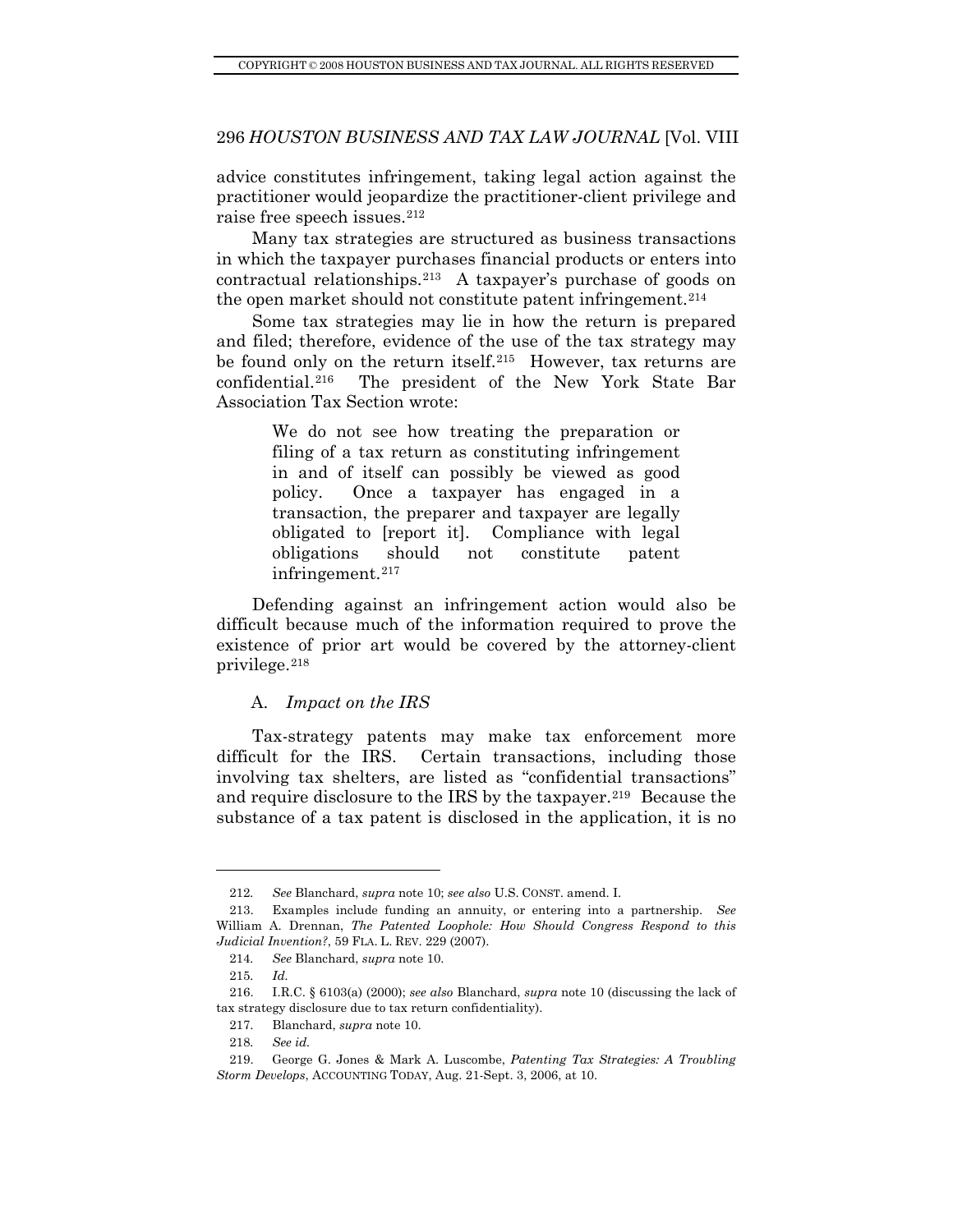<span id="page-26-0"></span>

longer confidential.<sup>[220](#page-26-1)</sup> To circumvent the problem, the IRS could add the use of patented tax strategies to its list of reportable confidential transactions.[221](#page-26-2)

#### B. *Impact on Tax Practitioners*

The tradeoff contemplated by the patent system is that inventors receive a limited right to exclude in return for disclosing their invention to the public and allowing the public to benefit from it.[222](#page-26-3) This argument for patentability is most compelling when applied to physical objects that lend themselves to mass production.<sup>[223](#page-26-4)</sup> It is less so in the context of the provision of professional services which must be tailored to each taxpayer's individual circumstances. With mass-produced widgets, the patent allows the public to profit from the invention at the same time as the inventor recoups development costs and profits from the invention.<sup>[224](#page-26-5)</sup> In the context of providing tax advice and preparing submissions to the IRS, the tax practitioner is compensated for services rendered to each client. Allowing tax strategies to be patented would change the nature of the relationship between tax adviser and taxpayer from professionalclient to supplier-customer. Patenting tax strategies could impact the ability of tax advisers to "provide clients with the highest quality representation."[225](#page-26-6)

If patenting tax strategies becomes widespread, tax practitioners will ostensibly have to conduct patent searches before offering advice.<sup>[226](#page-26-7)</sup> And if practitioners choose to patent their tax strategies, they will have costs associated with patent prosecution, licensing, and enforcement.[227](#page-26-8)

Tax strategy patents impose additional transaction costs on tax practitioners and, ultimately, taxpayers.<sup>[228](#page-26-9)</sup> A tax practitioner who wants to use a patented strategy and has any responsibility to a patentee is faced with a conflict of interest:[229](#page-26-10)

<sup>220</sup>*. Id.*

<sup>221</sup>*. Id.*

<span id="page-26-4"></span><span id="page-26-3"></span><span id="page-26-2"></span><span id="page-26-1"></span> <sup>222.</sup> Brenner v. Manson, 383 U.S. 519, 534 n. 21 (1966) (citing Universal Oil Prods. Co. v. Globe Oil & Ref. Co, 322 U.S. 471, 484 (1944)).

<sup>223</sup>*. See* Gruner, *supra* note 95, at slide 4.

<sup>224</sup>*. See supra* text accompanying notes 137-42.

<sup>225</sup>*. See* 31 C.F.R. § 10.33(a) (2006).

<span id="page-26-7"></span><span id="page-26-6"></span><span id="page-26-5"></span><sup>226</sup>*. See* Floyd Norris, *You Can't Use That Tax Idea. It's Patented.*, N.Y. TIMES, Oct. 20, 2006, at C1; *see also* Thomas, *supra* note 16, at 1165.

<sup>227</sup>*. See* Norris, *supra* note 226.

<sup>228</sup>*. See id.*

<span id="page-26-10"></span><span id="page-26-9"></span><span id="page-26-8"></span><sup>229</sup>*. See* 31 C.F.R. § 10.29(a)(2) (2006) ("A conflict of interest exists if . . . [t]here is a significant risk that the representation of one or more clients will be materially limited by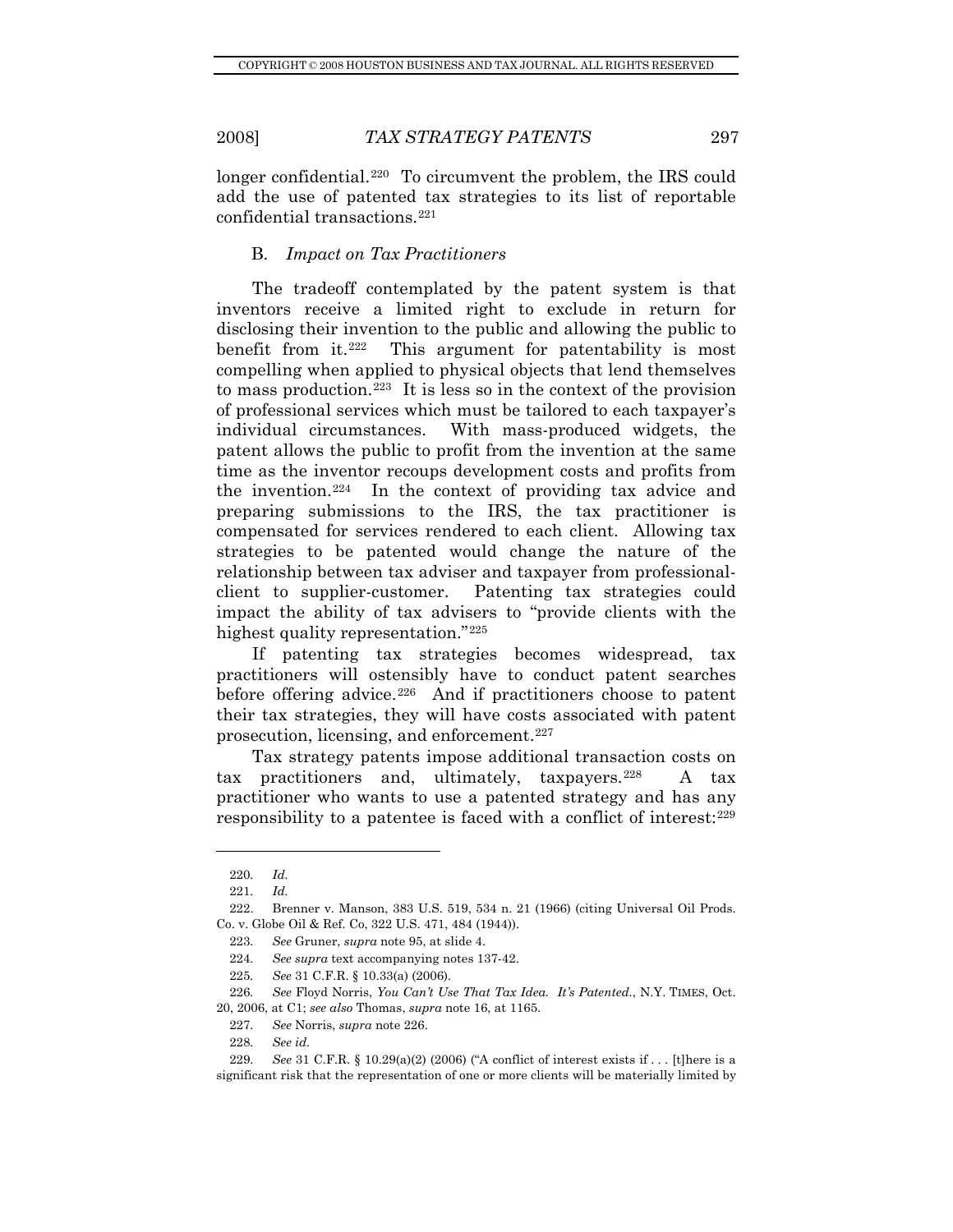<span id="page-27-0"></span>represent the client before the IRS.<sup>231</sup> use the patented strategy and pay a royalty—assuming the patent owner will license the strategy, which he or she is under no obligation to  $do^{230}$  $do^{230}$  $do^{230}$ —or use an alternate strategy which results in the client's paying more in taxes? Treasury Department Circular 230 states that without a client's informed written consent regarding such a conflict, a tax practitioner may not

This conflict-of-interest situation assumes the tax practitioner is aware of the patent in the first place. The existence of patents on tax strategies could create an ethical obligation on the practitioner to use due diligence in searching for patents on tax strategies before recommending them to clients.[232](#page-27-2) Tax strategy patents impose "a prior restraint upon the free flow of legal advice."[233](#page-27-3)

A report by the Joint Committee on Taxation summarized the conflicts facing a tax attorney who wants to recommend a patented tax strategy:

> [A lawyer] could be forced into the uncomfortable position of choosing between (i) seeking the client's waiver of attorney-client privilege to approach the patent-holder about obtaining a license, (ii) refraining from advising the client to pursue a course of action which might otherwise be in the client's best interest in order to avoid either infringing the patent or waiving confidentiality of attorney-client communications, or (iii) willfully infringing the patent to preserve attorney-client privilege and satisfy the professional duty to diligently represent the client.[234](#page-27-4)

## C. *Impact on Taxpayers*

IRS regulations mandate that clients give informed consent in writing when a patented tax strategy may apply to them.[235](#page-27-5) Conversely, clients may also require their tax practitioners

the practitioner's responsibilities to . . . a third person or by a personal interest of the practitioner.").

<sup>230</sup>*. See* Devinsky, *supra* note 162.

<span id="page-27-3"></span><span id="page-27-2"></span><span id="page-27-1"></span><sup>231</sup>*. See* 31 C.F.R. § 10.29(b) (2007) ("Notwithstanding a conflict of interest . . . the practitioner may represent a client if: . . . [e]ach affected client gives informed consent, confirmed in writing.").

 <sup>232.</sup> Blanchard, *supra* note 10.

<sup>233</sup>*. Id.*

 <sup>234.</sup> J. COMM. ON TAXATION, *supra* note 157, at 27 n.100.

<span id="page-27-5"></span><span id="page-27-4"></span><sup>235</sup>*. See supra* note 234 and accompanying text.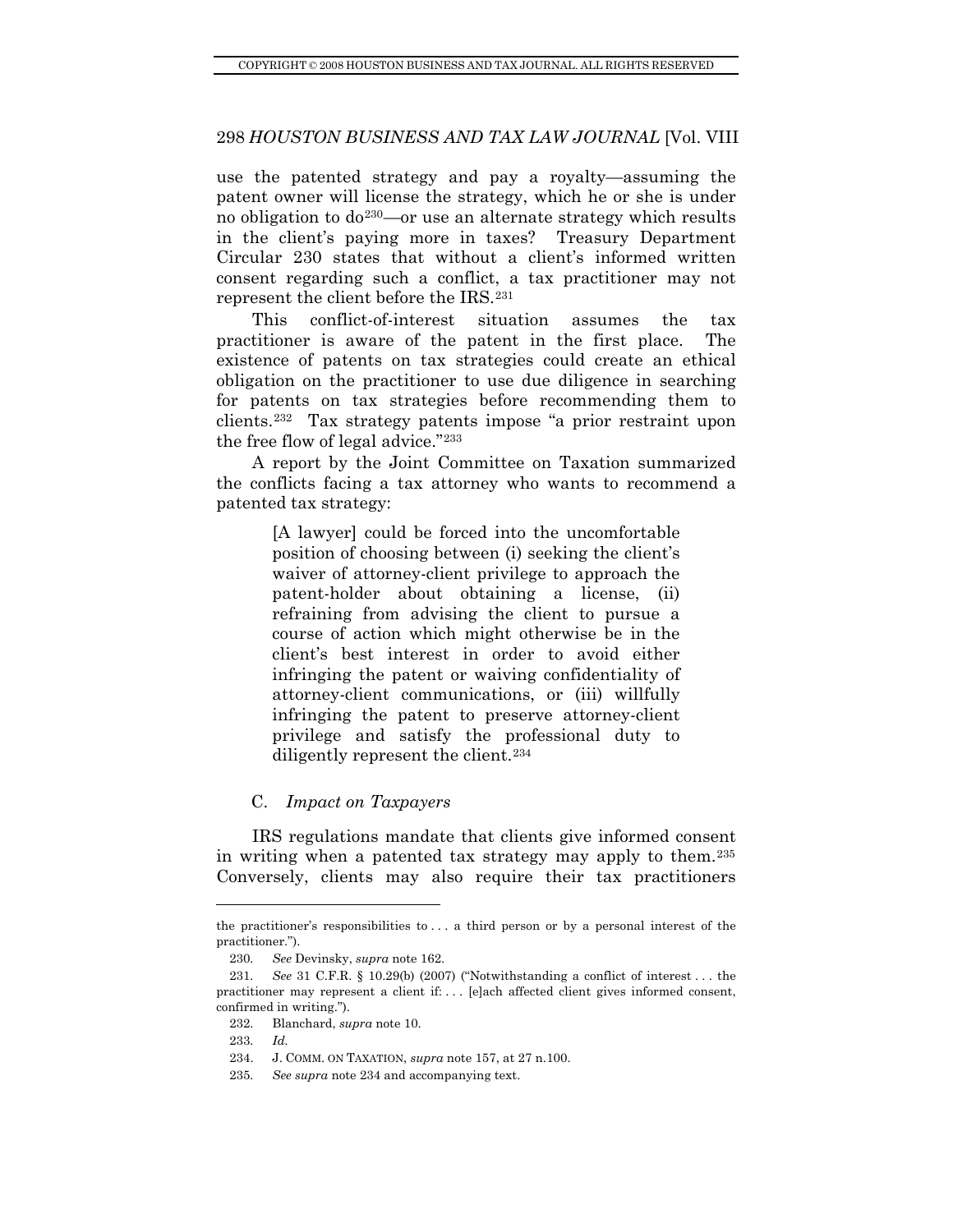<span id="page-28-0"></span>indemnify them from claims for royalties or damages for patent infringement.[236](#page-28-1) In deciding whether to use a tax-saving strategy, clients should ask whether the strategy is patented, whether it is considered obvious, and whether there is any statutory or case law on the strategy.<sup>[237](#page-28-2)</sup>

The existence of patented tax strategies adds an additional layer of transaction costs to the relationship between clients and their tax practitioners. Taxpayers are faced with the choice of paying royalties to the patent holder or paying more than their fair share of taxes.<sup>[238](#page-28-3)</sup> Courts have repeatedly held that "there is nothing sinister in so arranging one's affairs as to keep taxes as low as possible. Everybody does so, rich or poor; and all do right, for nobody owes any public duty to pay more than the law demands: taxes are enforced exactions, not voluntary contributions."[239](#page-28-4)

As the president of the New York State Bar Association Tax Section wrote in response to a congressional hearing on patenting tax advice, "Taxpayers should not be forced to pay a royalty for the privilege of paying taxes legally owed, or be prevented from legally minimizing their tax burden. The tax law should be an open road, not a toll road."[240](#page-28-5)

## IX. CONCLUSION

Patented tax strategies seek to capture public tax law for private benefit. Their existence frustrates Congressional intent in shaping tax policy.

Since the *State Street* decision opened the patent system to business method patents, the realm of patentable subject matter has become almost limitless. By moving away from the conventional definition of "invention," the patent system has embraced new fields never before considered as technology or useful arts. Tax strategy patents are just one example of this phenomenon. However, tax planning is not a useful art, it is a profession. Tax strategies are not patentable because they are not inventions under the Patent Act. They do not promote the

<span id="page-28-1"></span><sup>236</sup>*. See Idea (And Reality) Of Tax Patent Strategies Creates Uproar*, STATE INCOME TAX MONITOR, Aug. 15, 2006, at 78.

<span id="page-28-2"></span> <sup>237.</sup> Deborah L. Jacobs, *Sorry, that Tax Plan Is Patented*, BUSINESS WEEK ONLINE, July 27, 2006, http://www.businessweek.com/innovate/content/jul2006/ id20060726\_214792.htm (last visited Apr. 6, 2007).

 <sup>238.</sup> Blanchard, *supra* note 10.

<span id="page-28-5"></span><span id="page-28-4"></span><span id="page-28-3"></span> <sup>239.</sup> Comm'r. v. Newman, 159 F.2d 848, 850-51 (2d Cir. 1947) (Hand, C.J., dissenting).

 <sup>240.</sup> Blanchard, *supra* note 10.